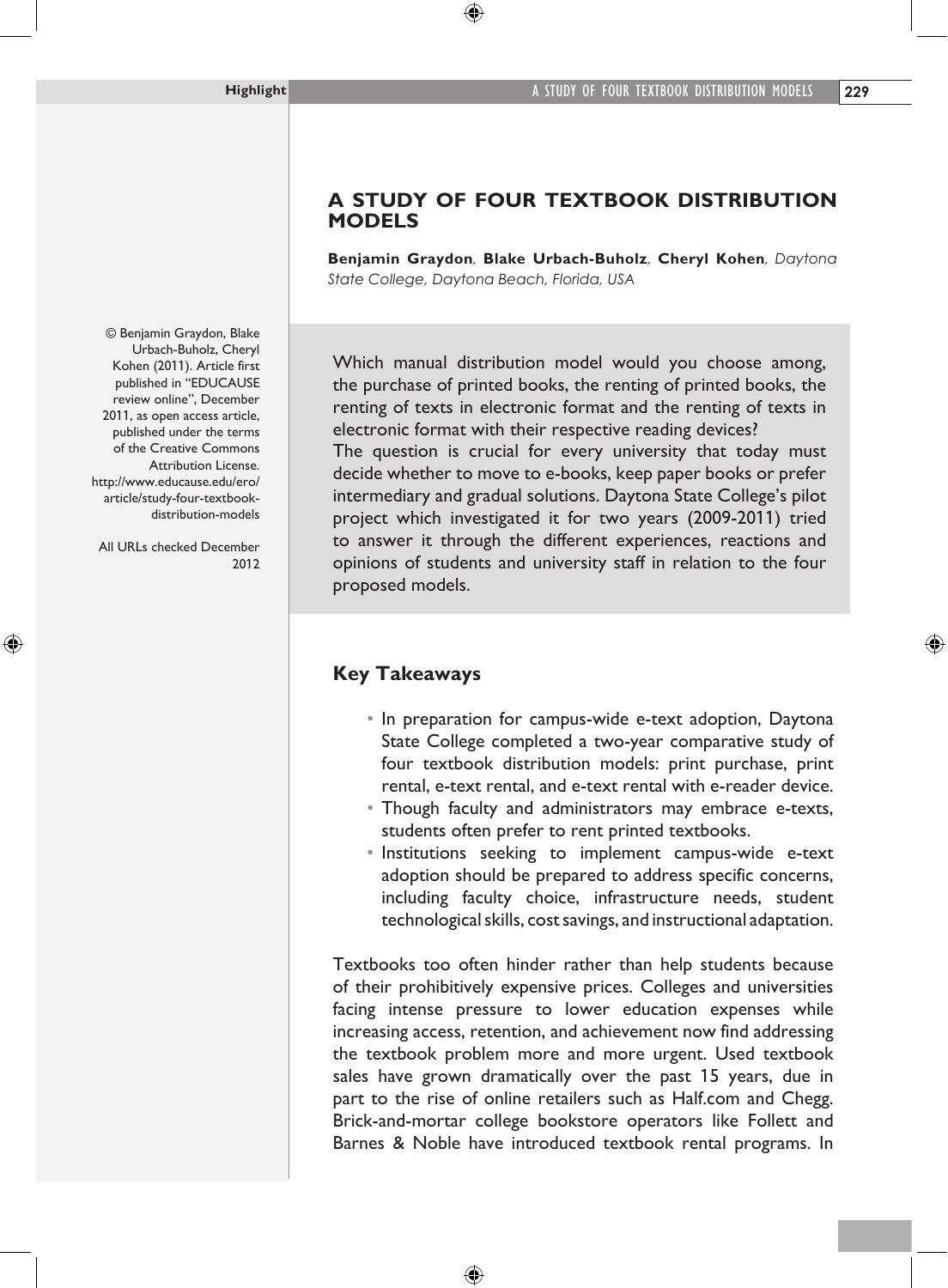2010 a key provision of the Higher Education Opportunity Act of 2008 addressing textbook adoptions took effect, giving usedbook retailers and rental programs a boost. As Barbara Romzek, interim vice provost for academic affairs at the University of Kansas, explained, students must now be informed at the time of enrollment what textbooks and other materials will be used in their upcoming courses<sup>1</sup>.

Many colleges and universities have piloted digital solutions to make textbooks more affordable and accessible, including courseand program-specific adoption of e-texts and e-readers that offer students substantial financial savings and web-enhanced, up-to-date course materials. But rarely have these pilots been tried at openaccess, community needs–focused institutions. In 2009, Daytona State College (DSC) set out to become the first such institution to pilot digital textbook solutions<sup>2</sup> and then scale best practices to create campus-wide e-text adoption<sup>3</sup>. Such a change could lead to the end of the textbook as we know it<sup>4</sup>.

This article describes DSC's two-year pilot project, a study that compared the experiences of students and faculty using four different textbook distribution models: print purchase, print rental, e-text rental, and e-text rental with e-reader device. The study has helped guide the college's plans to "go e-text" and suggests that doing so successfully depends on the following:

- Offering faculty the option to teach with e-texts rather than requiring them to do so;
- Ensuring that infrastructure is adequate to meet greatly increased demands;
- Remedying the technological skill deficits inherent in an open-access student population;
- • Guaranteeing students cost savings large enough to compensate for their initial discomfort and frustration with the technology;
- Providing resources and support for faculty adapting their instruction to fit new technologies.

1. Barbara Romzek, interim vice provost for academic affairs at the University of Kansas, in an online memo to the KU community, "New Federal Law Requiring Timely Textbook Information to Students" (http://www.provost.ku.edu/ memos/20100215 February 15, 2010).

2. See the Daytona State College Vision statement about e-textbook adoption (http://www.daytonastate.edu/ etext/vision.html).

3. Steve Kolowich, *The All E-Book Diet*, Inside Higher Ed, September 3, 2010 (http:// www.insidehighered.com/ news/2010/09/03/daytona).

4. Jeffrey R. Young, *To Save Students Money, College May Force a Switch to E-Textbooks*, Chronicle of Higher Education, October 24, 2010 (http://chronicle.com/article/ The-End-of-the-Textbook-as-We/125044/).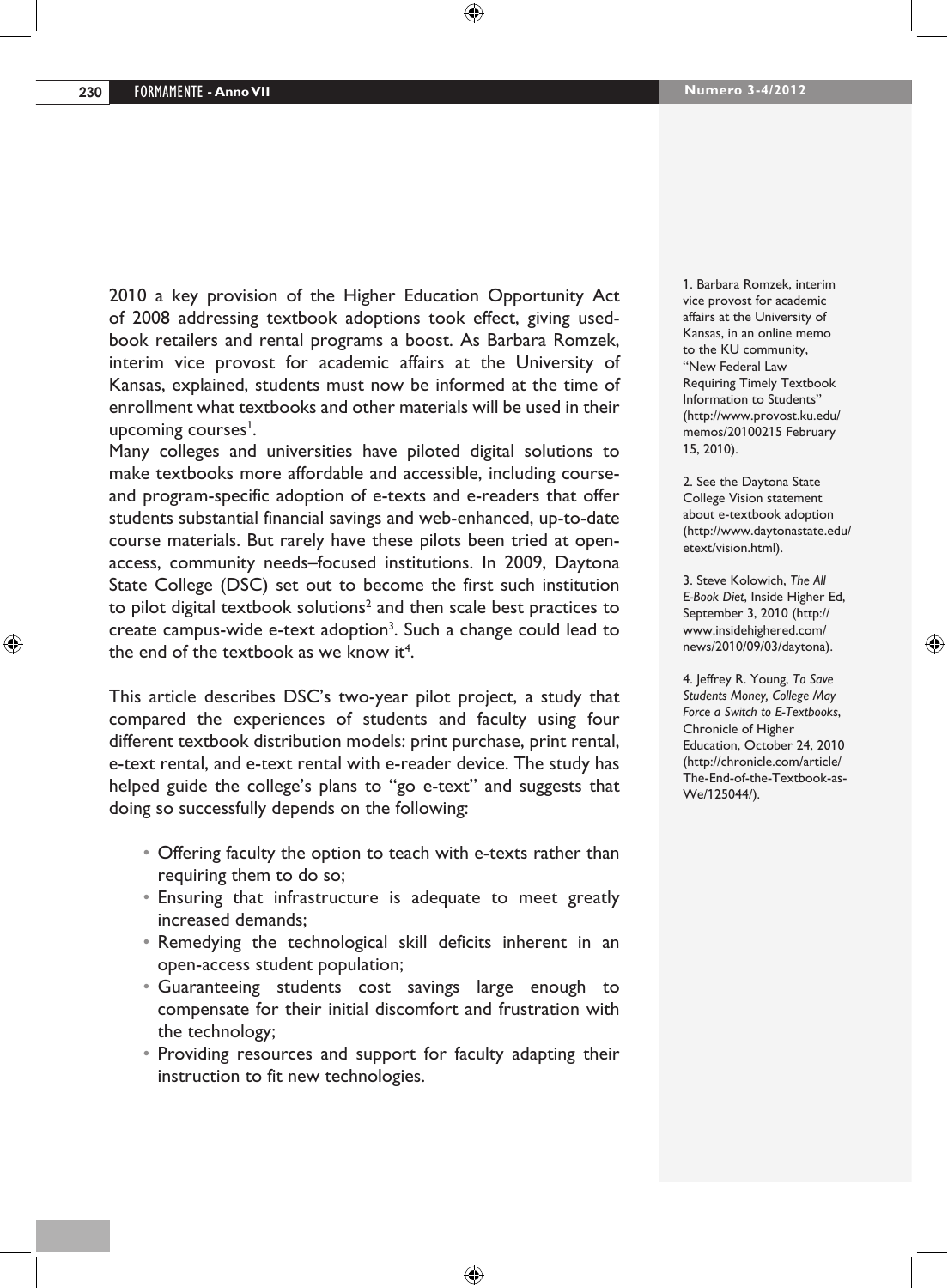# **Project Description**

In July 2009, Daytona State College applied for a grant from the U.S. Department of Education Fund for the Improvement of Postsecondary Education (FIPSE) to support a comparative study of different textbook distribution models.

DSC's institutional and student profiles are quite different from those of most colleges and universities that have completed similar studies. The college, which has an open admissions policy, serves more than 30,000 students online and at six physical campuses in a two-county district (Volusia and Flagler) in east central Florida. Its mission is to provide access to a quality education for students with a wide range of personal, professional, and academic backgrounds. No student is turned away, though many are required to complete developmental courses before moving on to college credit courses.

How might textbook innovations fare among students with such disparate educational goals and levels of attainment? In November 2009 our Project to Evaluate Textbook Rental Models<sup>5</sup> received a two-year FIPSE grant for \$274,713 to address this important question. We compared the traditional model of students purchasing print textbooks with several alternatives: print rental; co-op print rental, organized by the bachelor of applied science (BAS) program's student club; e-text rental; and netbook rental (e-text rental with free use of a netbook computer). By studying the impact of these alternative models in several sections of English and economics courses offered at the college's main campus in Daytona Beach, we intended to gather data measuring the models' influence on financial and nonfinancial outcomes, including:

- • Academic performance
- • Retention
- Student and faculty preferences

## **DSC Students: Diverse and Often on the Margin**

At the time we received the FIPSE grant, print textbook rental programs were not new, and some institutions had piloted programs

5. See the Daytona State College statement on textbook grants (http://www. daytonastate.edu/etext/ textbookgrant/index.html).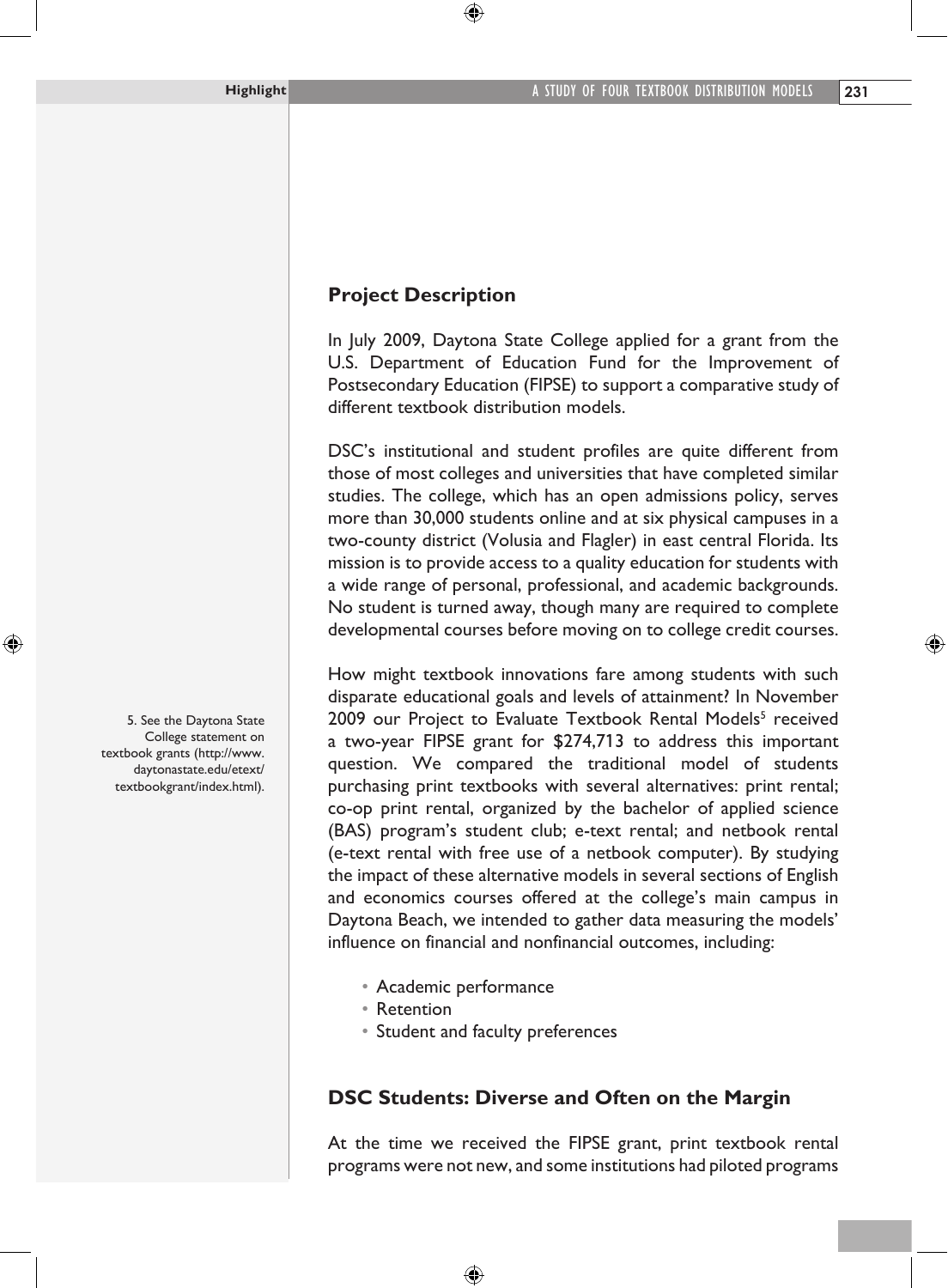involving widespread adoption of e-texts or requirements that students borrow or buy an electronic device for regular classroom use. But such pilot programs had been implemented almost exclusively at private, research-focused, or endowment-supported universities with residential campuses and traditional-age, mostly full-time undergraduates. For example, institutions participating in a fall 2009 pilot project<sup>6</sup> using Amazon's Kindle e-reader included Princeton University<sup>7</sup>, Arizona State University<sup>8</sup>, the University of Virginia<sup>9</sup>, Case Western University<sup>10</sup>, Reed College<sup>11</sup>, and Pace University $12$ .

At DSC, no student housing is available because all students are commuters. Many students enroll in courses determined to find a place for their college education among significant preexisting commitments, like working full- or part-time jobs and caring for children and other family members. Students' academic work is frequently interrupted by a change in job status.

### **DSC Students' Job Insecurity**

In July 2011, according to the Florida Department of Economic Opportunity the unemployment rate in Palm Coast, the biggest city in Flagler County, stood at 14.7 percent, down from 15.5 percent the previous July but still the highest unemployment rate in Florida.

For these students, vocational and workforce certificate programs are nearly as attractive as a two-year associate of arts transfer degree. Preferences for these programs, combined with DSC students' other characteristics, allowed us to evaluate textbook rental models' impact on a student demographic previously unrepresented in studies of this kind.

### **DSC Students, 2010–2011**

- • 46 percent full-time
- • 54 percent part-time
- 31 percent major wage earners in household
- 4,226 considered low income
- 1,536 earned a certificate the previous year
- • 1,941 earned an AA

6. Douglas MacMillan, *Amazon's Kindle Is Off to College*, Bloomberg Businessweek, May 4, 2009 (http://www.businessweek. com/technology/content/ may2009/tc2009054\_280910. htm)

7. Cass Cliatt, *Kindle Pilot Results Highlight the Possibilities for Paper Reduction*, News at Princeton, February 22, 2010 (http://www.princeton. edu/main/news/archive/ S26/64/38E35/)

8. Arizona State University, *Amazon's Kindle Heads to ASU Classrooms*, ASU News [now], May 6, 2009 (https://asunews. asu.edu/20090506\_kindle)

9. University of Virginia, *Darden to Test Amazon's Kindle DX*, UVa Today, May 6, 2009 (http://news.virginia.edu/ node/8566?id=8566)

10. Case Western Reserve University, *Case Western Reserve University Students to Pilot Latest Addition to Amazon Family of Wireless Reading Devices*, News Center, May 6, 2009 (http://blog.case. edu/case-news/2009/05/06/ kindledx)

11. Reed College, Computing and Information Services, *Amazon Kindle DX Pilot Project Overview*, 2009 (http://www. reed.edu/cis/about/kindle\_ pilot/index.html)

12. Pace University, *Kindle Pilot Program at Pace University*, YouTube video, October 30, 2009 (http://www.youtube. com/watch?v=T0ik9RmLetc)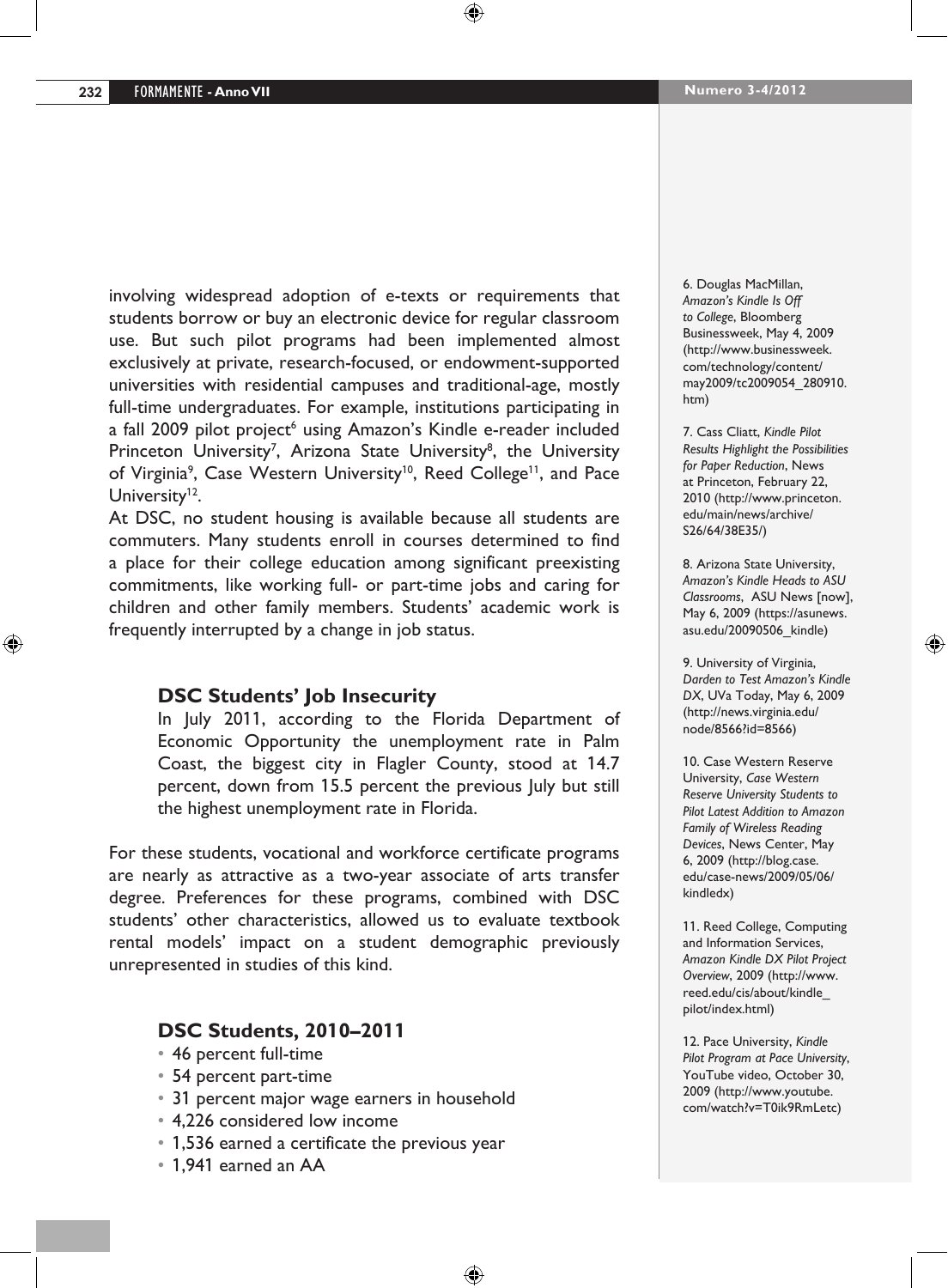### **Getting Started**

Getting started with the textbook rental program was not easy. From the beginning it was clear that significant project design changes — to both the courses and e-reader device selected were needed. Materials for MAC1140 (Pre-Calculus), one of the two courses designated for the study, had been too radically altered by the department's faculty to use with the publisher's unmodified text, which the study required. Accordingly, sections of ECO2013 (Principles of Macro Economics) were substituted for MAC1140.

Materials for ENC1102 (Literature and Composition), the other course designated for the study, were likewise unsuitable because no publisher had yet obtained sufficient electronic rights to literary works to create a comprehensive anthology of readings. The project team's solution was to substitute ENC1101 (College Composition), a general-education course which, like ECO2013, draws a representative cross-section of the college's diverse student body.

Finally, the electronic device originally designated for study in some course sections was Amazon's Kindle e-reader. Although other institutions had run or planned pilot programs with this device, it was deemed impractical for use with the specific textbooks and courses included in our study. Several e-readers that have since become popular, like Barnes & Noble's Nook and Samsung's Galaxy Tab, were not yet available when our study began in 2009. Consequently, the project team elected to substitute a Dell netbook computer (specifically, the Inspiron Mini) for the Kindle, which would both allow students full access to e-text materials and provide document creation tools through Microsoft Office 2007. Table 1 summarizes the changes to the project forced by these conditions.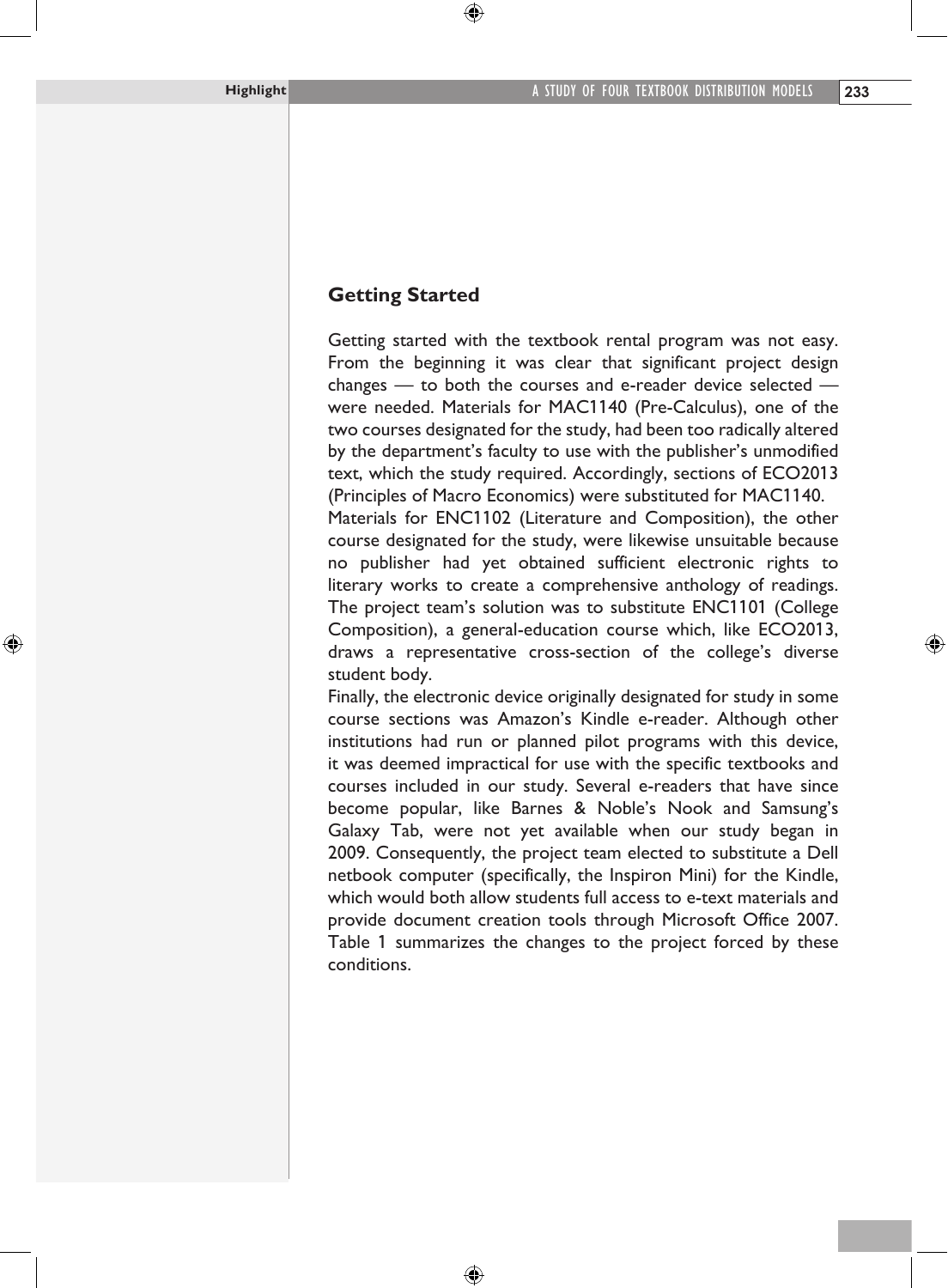| <b>Original Choice</b>                      | Replacement         | Reason                |
|---------------------------------------------|---------------------|-----------------------|
|                                             | ECO2013 (Principles | Pre-calculus course   |
| MAC1140 (Pre-Calculus)                      | of Macro Economics) | content was too       |
|                                             |                     | highly customized.    |
|                                             | ENC1101 (College    | No literature         |
| <b>ENC1102</b> (Literature and Composition) | Composition)        | anthologies were      |
|                                             |                     | available as e-texts. |
|                                             | Netbook             | Course textbooks      |
| Amazon Kindle                               |                     | were not published    |
|                                             |                     | in Kindle format.     |

#### Table 1. Project Design Changes

In addition to making these changes, the team addressed several logistical issues in its early meetings:

- • Course sections involved in the study had not been labeled during registration for the spring semester; students enrolled in those sections were advised of their involvement in the study to prevent the purchase of unneeded course materials.
- • Department chairs agreed to accommodate late section switches by students unwilling to participate in the study.
- • A loaner agreement form was drafted for use in the netbook rental sections to communicate to students their responsibilities and liabilities and ensure a high collection rate of the devices at the end of each term.

## **Performing the Experiment**

Implementation of the study began during the spring 2010 semester, with four sections each of ENC1101 and ECO2013. Over the project's four semesters, 12 faculty members and more than 1,250 students participated in at least one pilot section. Students in control sections purchased a printed book from their source of choice, while students in the print rental sections got their textbook either from the circulation desk in the campus library or from the BAS Club in the co-op model. In the e-text rental sections, students purchased an access code at the college bookstore and then registered online for access to the e-text. Students in the netbook rental sections registered rented e-texts online and borrowed a Dell netbook from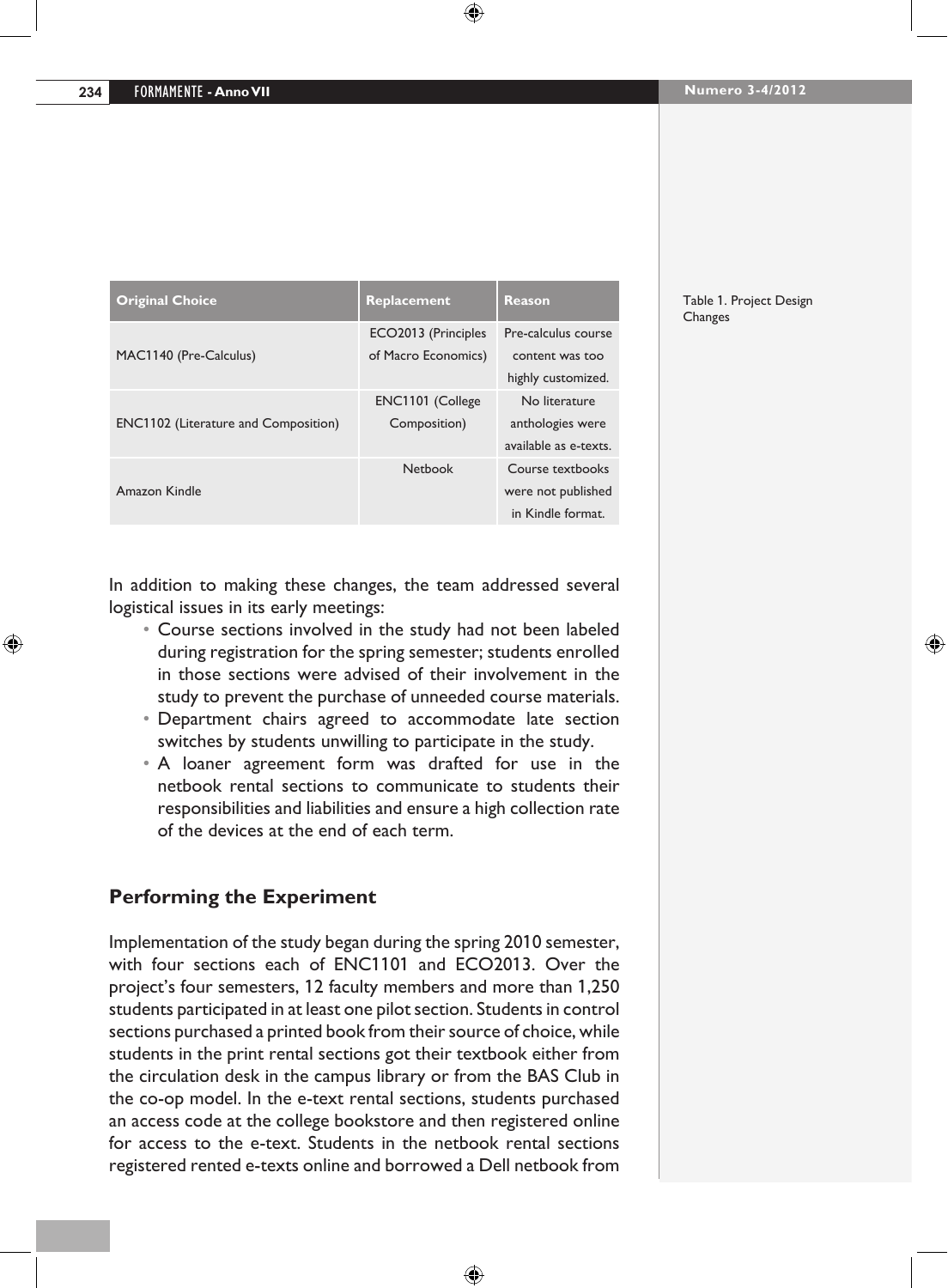the college's IT staff. (Before distributing the netbooks, staff gave a short presentation on the device's specifications and features, including the e-text's highlighting and annotating tools.)

As the study proceeded, several challenges arose.

*Challenge #1: Online Access*

DSC's Daytona Beach campus has a wireless network from which students in e-text rental and netbook rental sections could access course materials during class. When wireless access points in these classrooms became overloaded, technicians worked to boost signal strength to accommodate full classes. Students nevertheless had difficulty accessing their e-texts at times due to technical issues with publishers' sites.

### **Got E-Text? Get E-Reader**

One frustrated faculty member observed:

*"Teaching with the e-text [without an e-reader] makes collaborative exercises in which individual students would need to be looking at different pages in the text very difficult. Students were unable to refresh their memory of the reading in the moments just before class began. Each time we discussed the reading, we had to devote at least a few minutes to simply summarizing it and recalling the salient features".*

Response: Publishers attempted to make access faster and more consistent. In addition, students were encouraged to download a copy of the e-text on their hard drives if the text was available as a PDF. Instructors in e-text rental sections frequently projected the e-text on a screen for all students to view.

#### *Challenge #2: Lack of Basic Computing Skills*

Though some students easily navigated e-text interfaces and fully utilized digital tools, others struggled with basic e-text functionality like creating a user account, entering access codes, locating readings, creating bookmarks, using highlighting tools, and writing notes.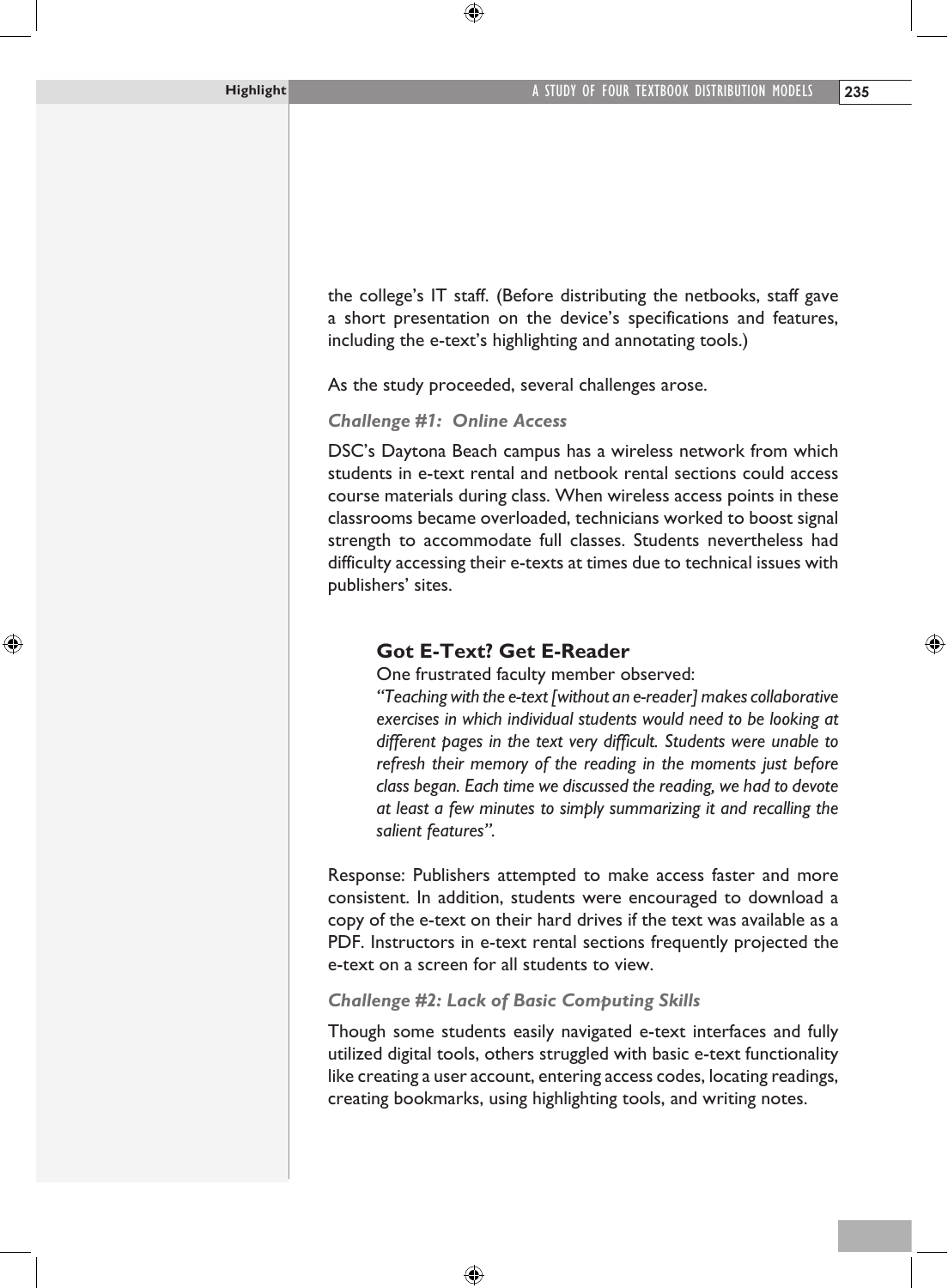#### **Back to Basics?**

After teaching with an e-text, one faculty member concluded, "We need to get more students up to speed technology-wise — to spend more time explaining simple tech concepts." Another noticed a "huge learning curve for some students, especially those older students or students without much [previous] opportunity to use technology".

Response: Several faculty members decided to take the lead and present their students with a detailed in-class tutorial on how to access the e-text and use its features.

#### *Challenge #3: Responsibility for Technical Instruction*

Despite initial presentations from faculty, IT personnel, and publisher representatives (who were invited to visit the e-text rental and netbook rental sections), a few students in each section required ongoing instruction in how to use electronic resources. Faculty struggled to determine when and how this instruction should be provided.

Response: Some faculty members created and distributed a "cheat sheet" to students with simplified log-in instructions and shortcuts for e-text tools and features. Additionally, e-text access instructions were posted on course home pages within the college's learning management system, and students were sometimes referred to publishers' technical support services.

#### *Challenge #4: Logistics of Text Distribution and Collection*

Coordinating the distribution of purchased print books, rented print books, rented e-texts, and loaned netbook computers proved difficult for project team members, especially early in the study. Students sometimes had problems obtaining the appropriate texts, as well.

### **My Textbook Is Where?**

Whereas traditionally most students have obtained their books from a single, simple visit to the campus bookstore, students in the study had to interact with the campus library, publisher websites, and the IT department, and many had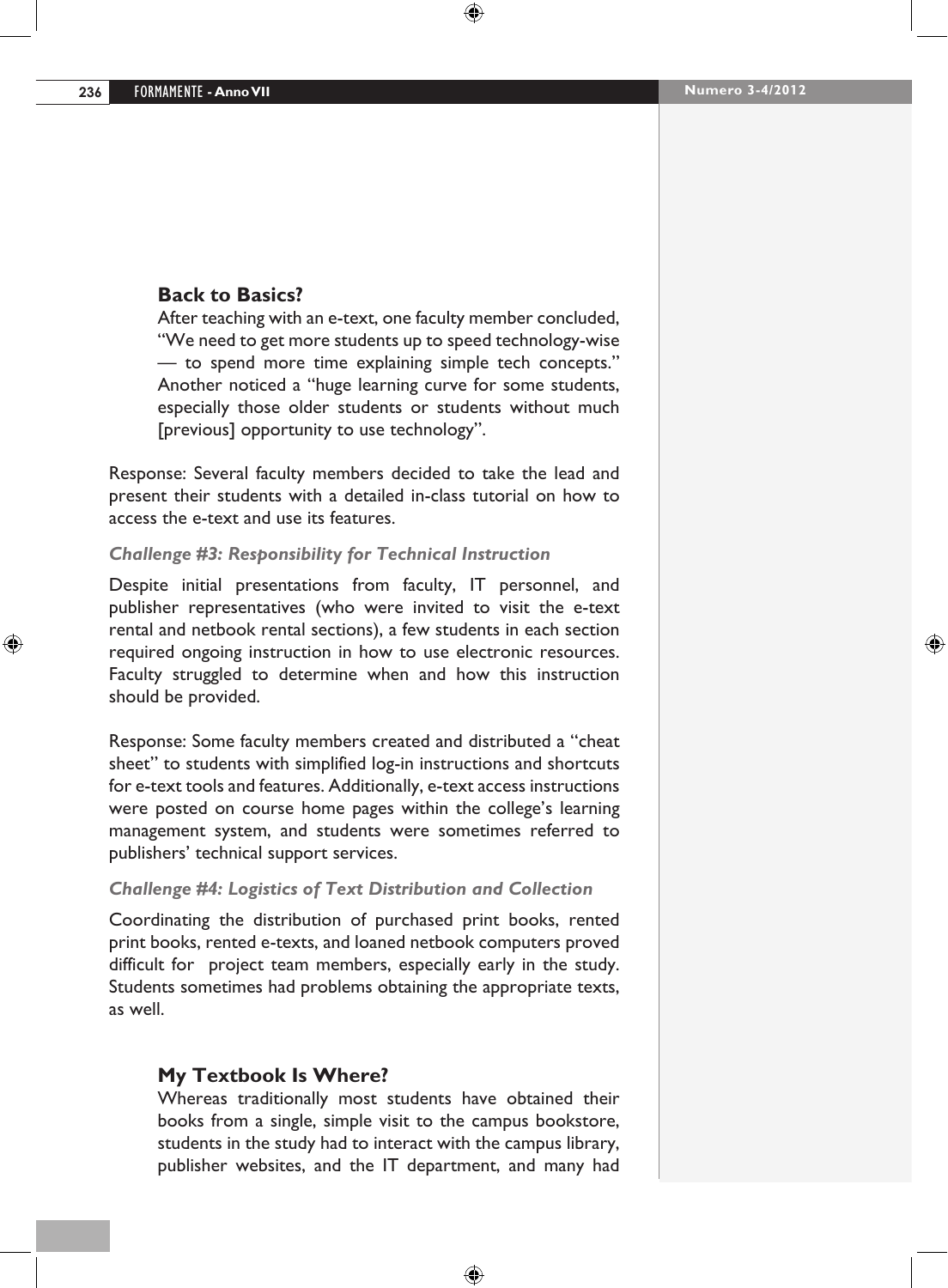to do so in a way that accommodated their status as dual enrollment students or financial aid recipients.

Response: Text distribution and collection improved as the study progressed, despite the absence of a major response to the challenge. Faculty made small changes, such as including an announcement about the date of netbook collection on the schedules in their course syllabi. In addition, late netbook returns, which were initially coordinated by IT personnel (available only during business hours), were eventually coordinated by campus safety officers (available 24 hours) to better accommodate students' schedules.

#### *Challenge #5: Adapting Instruction*

Faculty considered whether and to what degree different textbook distribution models should drive their instructional practices. Faculty teaching print rental sections found that they adapted their teaching plans and methods very little. Aside from asking students not to write or highlight in their books (many students, fearing a low buy-back price, already refrained), nothing much changed.

Response: Faculty teaching e-text rental and netbook rental sections confronted a range of questions relating to when and how they might adapt classroom practices to better fit the technologies available to students:

- What role should e-texts and e-readers play in the classroom — in lectures, discussions, and collaborative exercises?
- Should these technologies simply be available to students when completing their usual assignments? Or should assignments be redesigned in accordance with the skills these technologies develop and the tools they include?
- How might e-texts and e-readers motivate students to go beyond mere reading?
- How might they help create and strengthen student learning communities?
- Could e-texts and e-readers serve effectively as gateways to other technological tools such as clickers<sup>13</sup> and backchannels<sup>14</sup>, among others?

13. Scott Jaschik, *Clicker U*, Inside Higher Ed, November 3, 2008 (http:// www.insidehighered.com/ news/2008/11/03/clicker)

14. Hans Aagard, Kyle Bowen, and Larisa Olesova, *Hotseat: Opening the Backchannel in Large Lectures*, EDUCAUSE Quarterly, Vol. 33, No. 3, 2010 (http://www.educause. edu/ero/article/hotseatopening-backchannel-largelectures)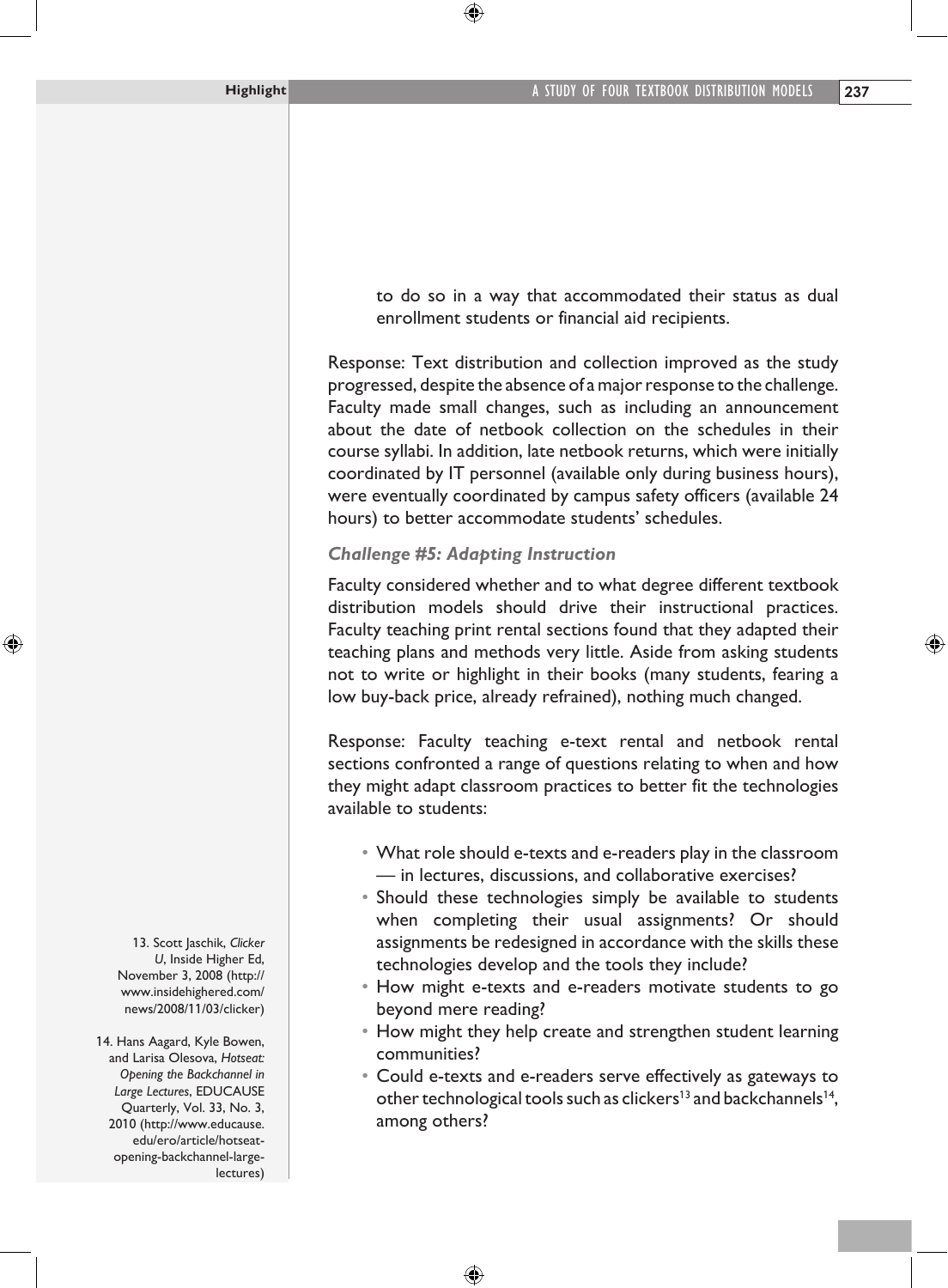Though faculty found it difficult to answer these questions conclusively, their responses helped them better understand that a change in textbook distribution could dramatically affect issues ranging from course design and major learning outcomes to specific assignments and classroom exercises.

### **Evaluation Methods**

To meet both FIPSE requirements and local needs, we used multiple data sources to evaluate the models' impact on participating students and faculty:

- *• Online surveys* focused on usability, affordability, modelspecific preferences, and aptitude for learning.
- *• Focus groups* solicited candid feedback from students on the advantages, disadvantages, and implications of each model.
- *• Stakeholder interviews* conducted via telephone with project team members yielded insights into the administrative and technological challenges accompanying each model and helped identify potential barriers to implementation.

All evaluative instruments were approved by the college's institutional review board (IRB). Participation was strictly voluntary, and no identifying information was collected from respondents. Students electing to participate in a focus group were required to sign a consent form; faculty members who agreed to engage in a stakeholder interview were asked to give verbal consent.

## **What We Learned: Student Perspectives on Textbooks**

Of 327 students who completed our online survey:

- 83 percent reported usually purchasing the required textbooks for their classes.
- 29 percent admitted to not purchasing a required textbook at least once because of its cost.
- • 24 percent blamed textbook expenses for taking fewer credit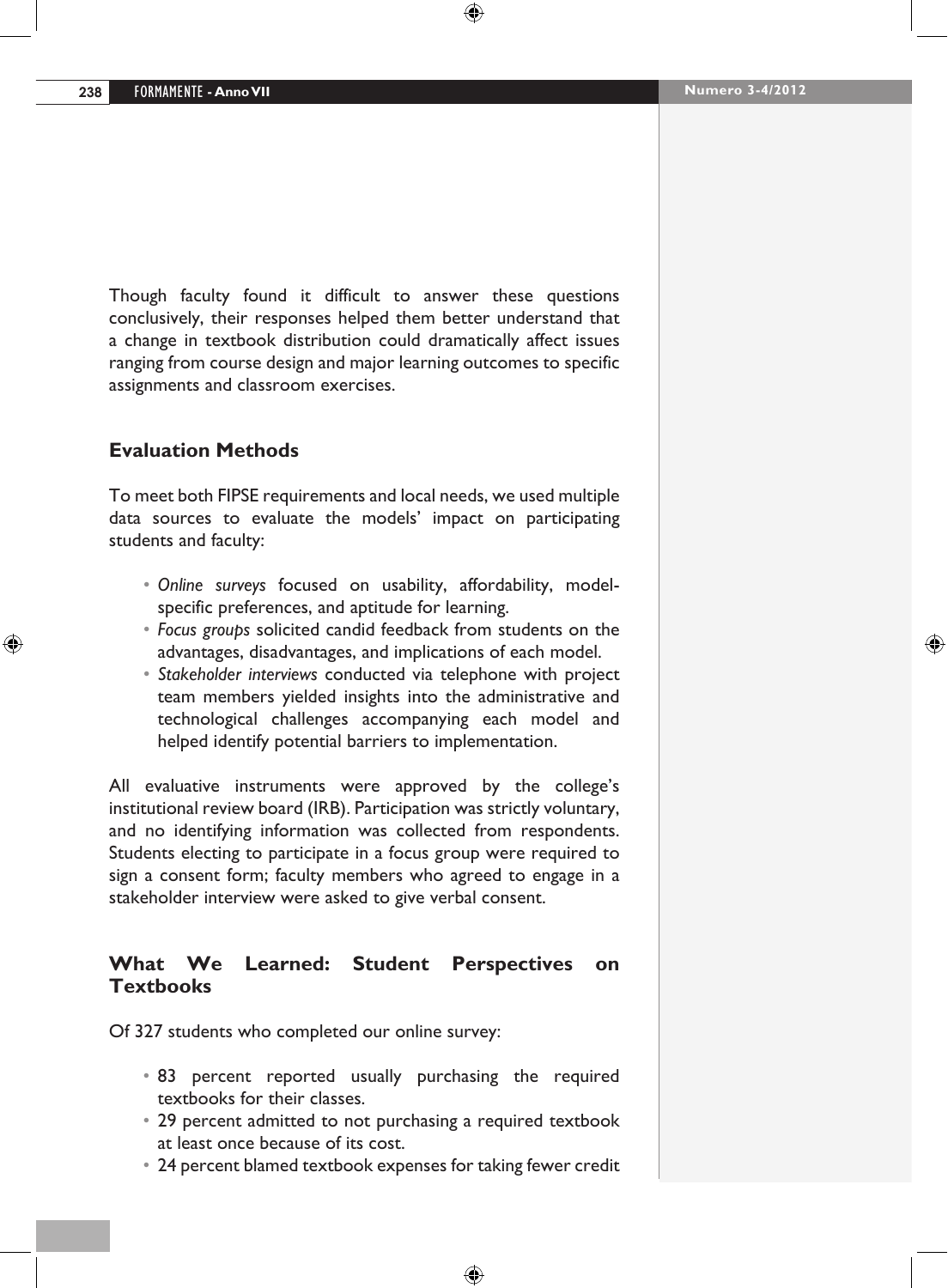hours than desired during one or more semesters.

- 15 percent identified textbook expenses as an influence on choice of major.
- 59 percent confirmed that the typical college textbook (new or used) costs upward of \$74.
- • No matter the textbook distribution model under consideration, students overwhelmingly supported choice. They worried that a particular model would be forced on them — either through class or activity fees — and they disliked the idea of the college adopting a one-size-fits-all approach to textbook acquisition.

#### *What We Learned: Students' Technological Anxieties*

One limitation of this project was the risk of student self-selection into or out of the rental models. Specifically, students unfamiliar or uncomfortable with the use of technology might have chosen to opt out of an e-text or netbook section in favor of one with a traditional textbook format. In an effort to capture this data, students who withdrew from a project-related section during the first two weeks of the term were asked to choose the statement(s) best describing their concerns. Results varied, but insufficient technical skills and lack of an available printed book emerged as the leading causes for withdrawal, as survey data for ECO2013 in Table 2 indicate.

| <b>Reason Given</b>                                                                                  | <b>Fall 2010</b> | Spring<br>2011 |
|------------------------------------------------------------------------------------------------------|------------------|----------------|
| I did not want to take a course in which a hard copy of the<br>required textbook was unavailable.    | 4                | 5              |
| I found it inconvenient to access my textbook from a<br>computer.                                    | $\overline{2}$   | 3              |
| I did not feel that I had the technical ability to read or<br>reference my textbook from a computer. |                  | 9              |
| I had visual difficulties reading my textbook from a computer<br>screen.                             | $\mathcal{P}$    | 3              |
| I disliked being unable to mark-up or highlight portions of the<br>textbook.                         | 1                | $\Omega$       |
| I disliked being unable to reference my textbook during class.                                       |                  |                |

Table 2. Reasons for Withdrawing from ECO2013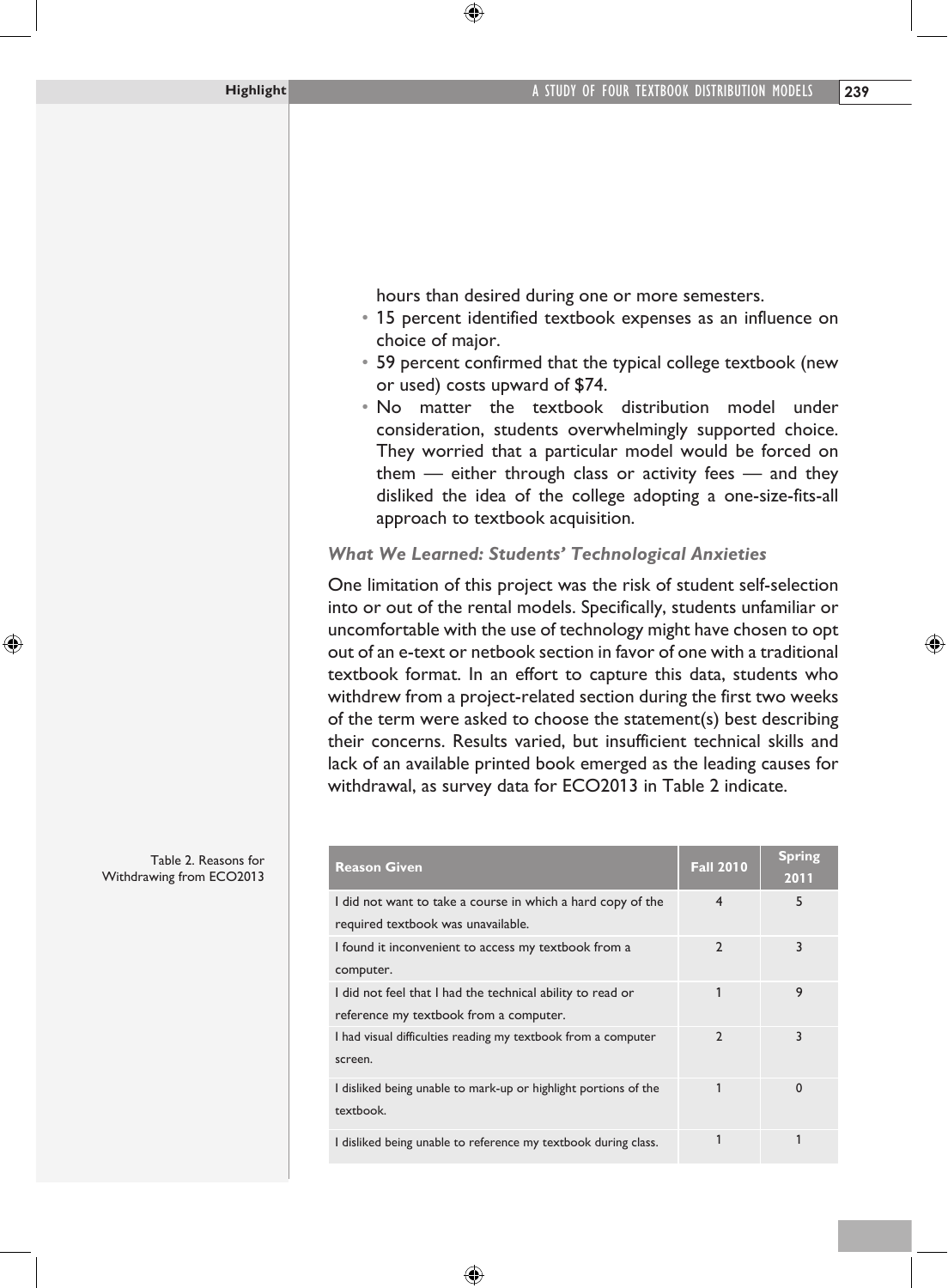## **What We Learned: Retention, Grades, and Course Completion**

In addition, we gathered data on retention and grades, although it was simply a snapshot of students' academic performance in a particular section of ENC1101 or ECO2013. Further, these students were enrolled in just one course offering an alternative to the traditional textbook, so we could not confidently determine how retention and grades would be affected if one of the rental models were adopted college-wide. Given the limitations of the available data, we have thus far only drawn anecdotal conclusions about the project's influence on nonfinancial student outcomes.

Preliminary data reveal that print rental sections of ENC1101 (see Table 3) and e-text rental sections of ECO2013 (see Table 4) produced the highest course completion rates, but inferences drawn from the data would be better supported by looking longitudinally at the overall course completion rate of students involved in the study.

| <b>ENC1101 Textbook Model</b> | <b>Fall 2010</b> |            | Spring 2010 |          |
|-------------------------------|------------------|------------|-------------|----------|
|                               | Student          | Percent of | Student     | Percent  |
|                               | Count            | total      | Count       | of total |
| <b>Print Rental</b>           | 36               | 77%        | 24          | 57%      |
| E-text                        | 32               | 65%        | 20          | 53%      |
| <b>Netbook</b>                | 28               | 60%        | 22          | 51%      |
| Traditional                   | 34               | 67%        | 19          | 46%      |

\*Completion is defined here as earning at least a D in the course

Table 3. ENC1101 Completion Rate by\* Textbook Distribution Model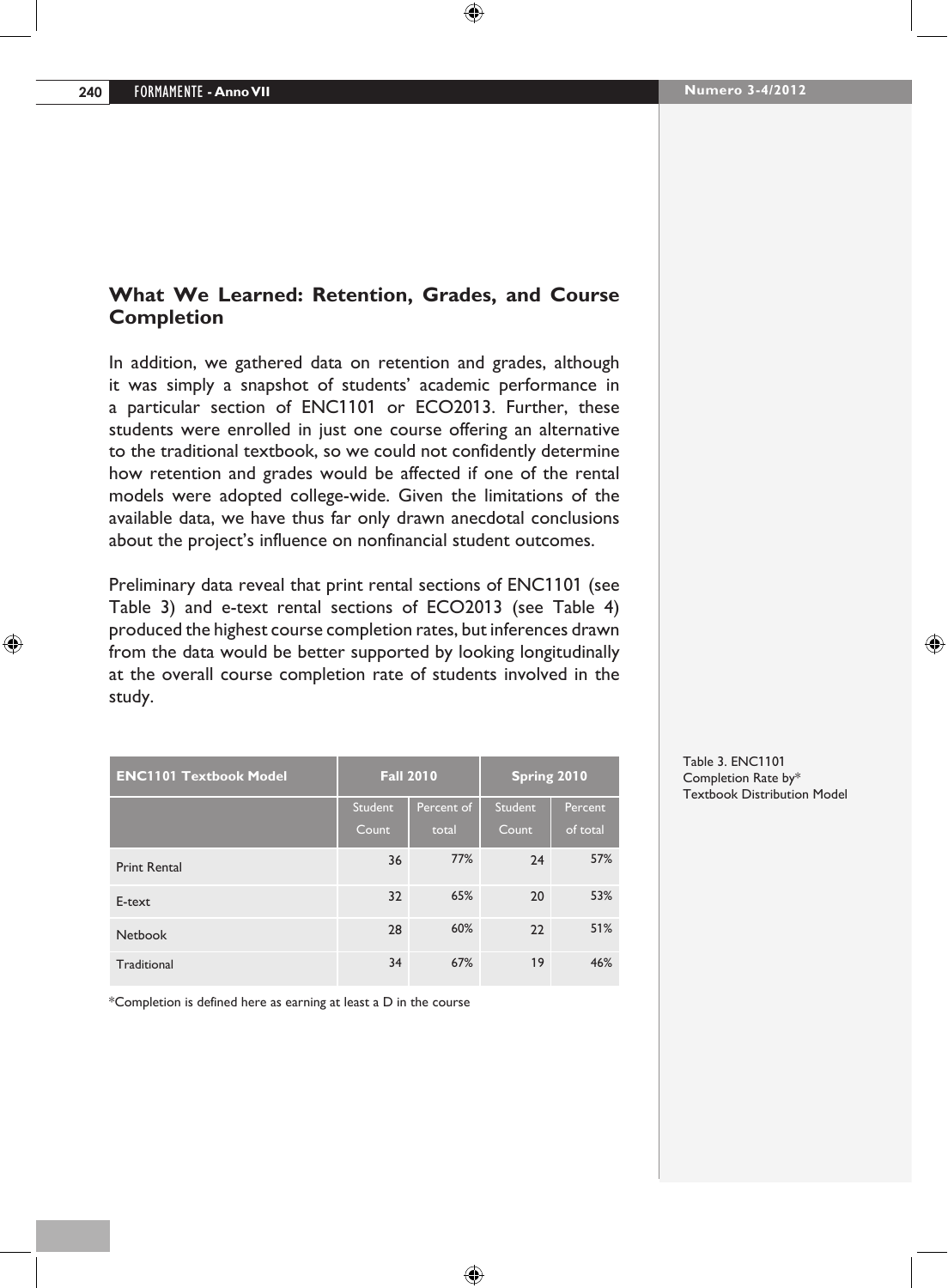Table 4. ECO2013 Completion Rate\* by Textbook Distribution Model

| <b>ENC1101 Textbook Model</b> | <b>Fall 2010</b> |            | Spring 2010 |          |
|-------------------------------|------------------|------------|-------------|----------|
|                               | Student          | Percent of | Student     | Percent  |
|                               | Count            | total      | Count       | of total |
| <b>Print Rental</b>           | 56               | 81%        | 66          | 83%      |
| E-text                        | 51               | 89%        | 64          | 82%      |
| <b>Netbook</b>                | 27               | 75%        | 54          | 73%      |
| Traditional                   | 51               | 89%        | 45          | 75%      |

\*Completion is defined here as earning at least a D in the course

## **What We Learned: Individual Models**

Participants in the print rental model appreciated the simplicity with which the library rented and collected textbooks. They were pleased to secure a textbook for \$30 or less, as the rental fee was lowered to \$15 midway through the study to retain student participants who wanted to take advantage of the on-campus bookstore's new rental program. Figure 1 shows student perceptions of this model.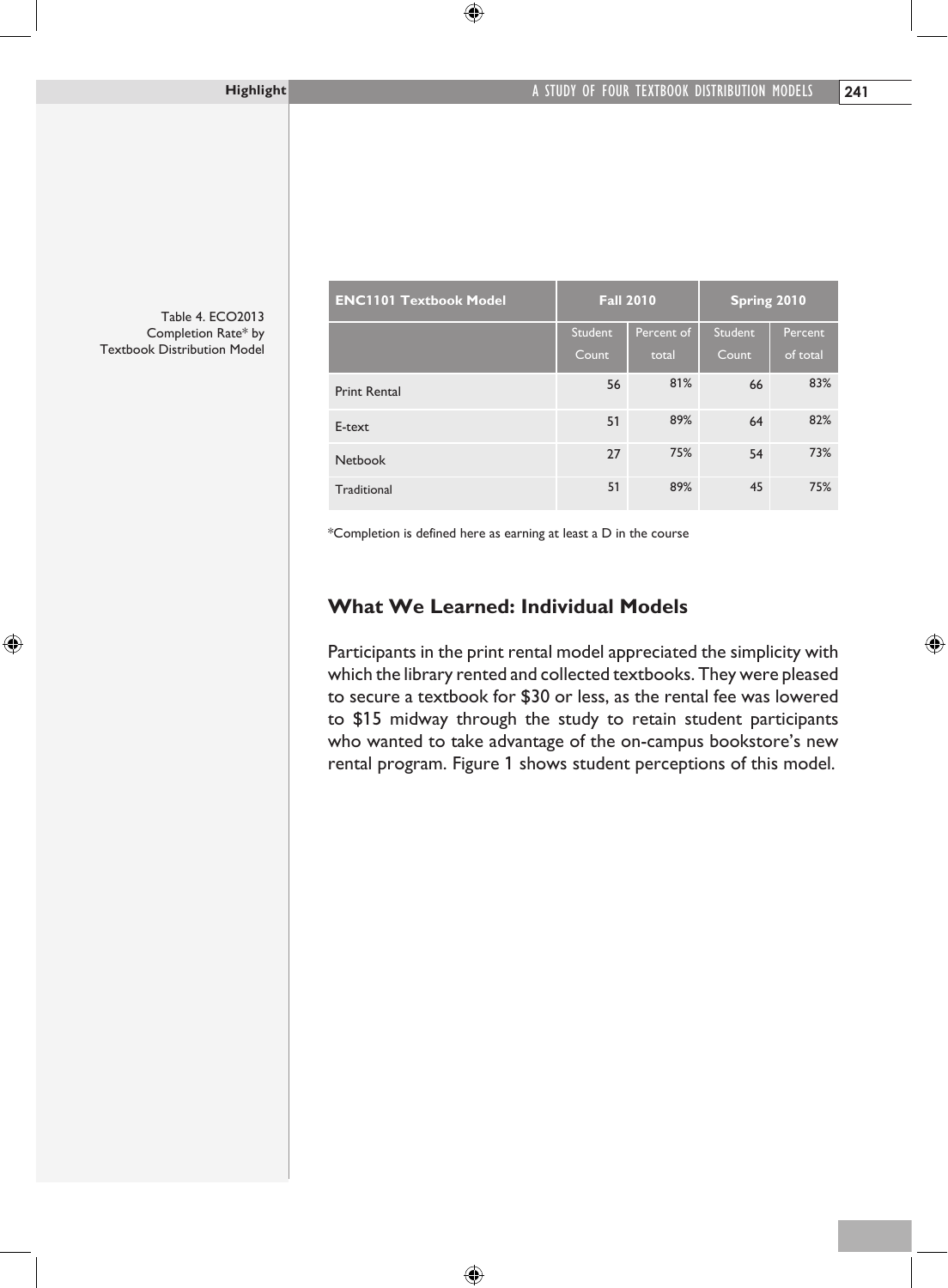|                     | Likes:                                                                                                                                                                                                                                                                                                      | <b>Dislikes:</b>                                                                                                                                                                                                                            | <b>Challenges:</b>                                                                                                          |
|---------------------|-------------------------------------------------------------------------------------------------------------------------------------------------------------------------------------------------------------------------------------------------------------------------------------------------------------|---------------------------------------------------------------------------------------------------------------------------------------------------------------------------------------------------------------------------------------------|-----------------------------------------------------------------------------------------------------------------------------|
| <b>Print Rental</b> | • Cost savings<br>• Securing the book<br>easier<br>and<br>was<br>quicker than going to<br>the bookstore<br>about "buy backs" at<br>the end of the term<br>• The instructor and<br>students were all<br>referencing the same<br>edition of the book<br>• Guarantee<br>that<br>books would<br>be<br>available | • Will not have the<br>book as a reference<br>through the library for subsequent terms<br>$^{\circ}$ Concerns<br>about<br>quality of previously<br>rented books<br>• No need to worry • Could not write in<br>highlight the<br>our<br>pages | • A used copy of<br>the book may be<br>available for purchase<br>from an online site<br>for a fraction of the<br>rental fee |

Figure 1. Student Perception of the Print Rental Model

In addition, the print rental model seemed to have universal appeal among participating faculty, who liked the fact that nearly every student had a textbook in hand. One instructor commented, "It was great that my students picked up the book on the first day of class. So often they defer purchasing the book for a variety of reasons, and this hinders the lesson plans I have devised."

Students participating in the BAS Club co-op print rental model, who paid \$25 per textbook, suggested that they saved in excess of \$75 for each book rented. Regarding retention and completion, study participants said:

"I will be graduating one semester early, and it's partly because of the books being less expensive and allowing me to take one more class each semester." (Student) "I feel that I can take more classes when I don't have to spend half the cost of a class for a book." (Student) "Students can get through an entire bachelor's degree program with a total outlay of \$350 or less for renting books, while buying books would likely cost \$2,000 or more." (Faculty)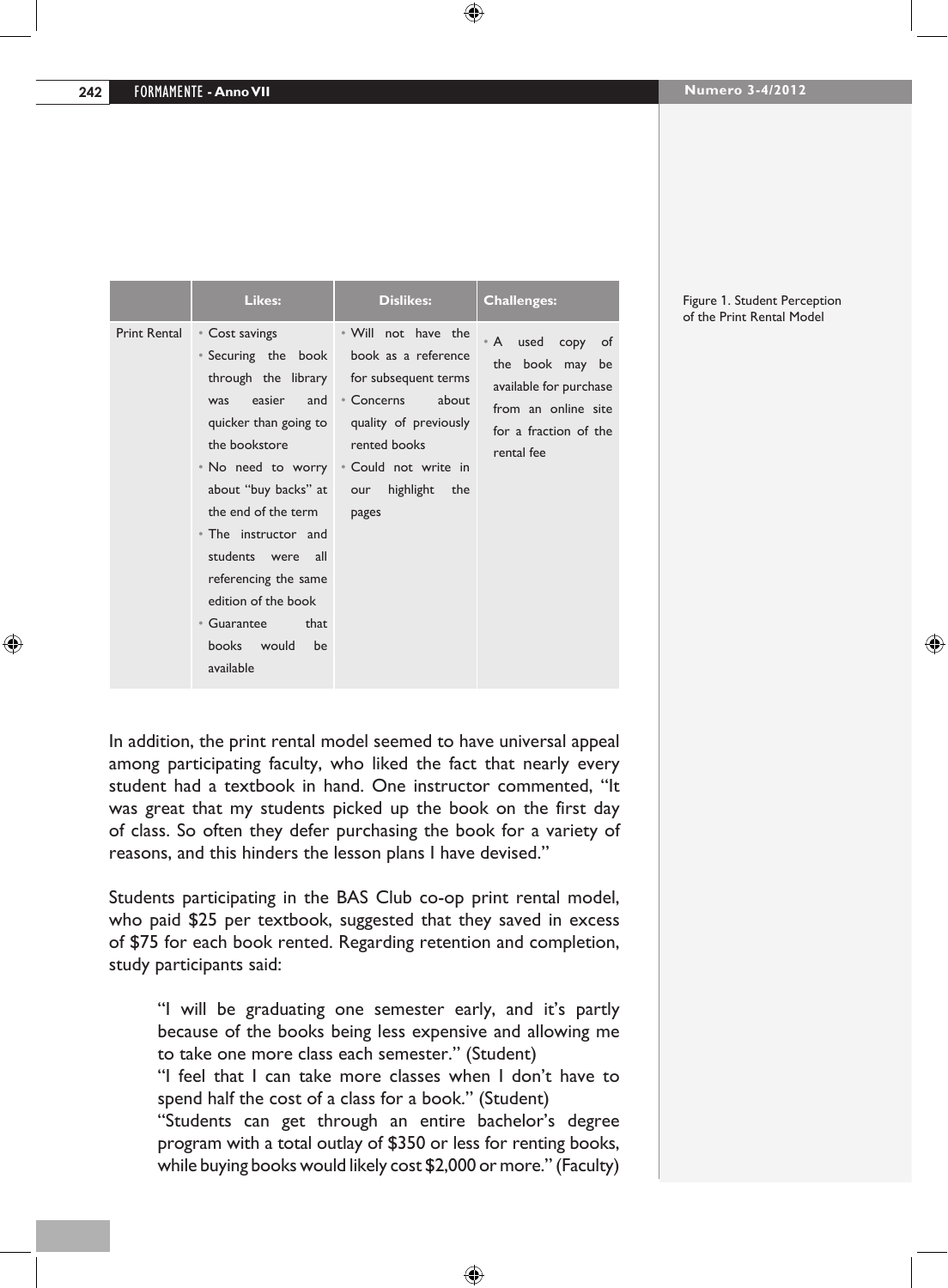Figure 2 shows student responses to a BAS Club survey about the relationship between textbook cost and degree completion.

Without the opportunity to rent my textbooks for \$25, the financial burden of attending college might prevent me from finishing my degree.





Student reactions to the e-text rental model, shown in Figure 3, were almost certainly affected by the (unexpected) fact that a sizable cost savings was not realized across the board.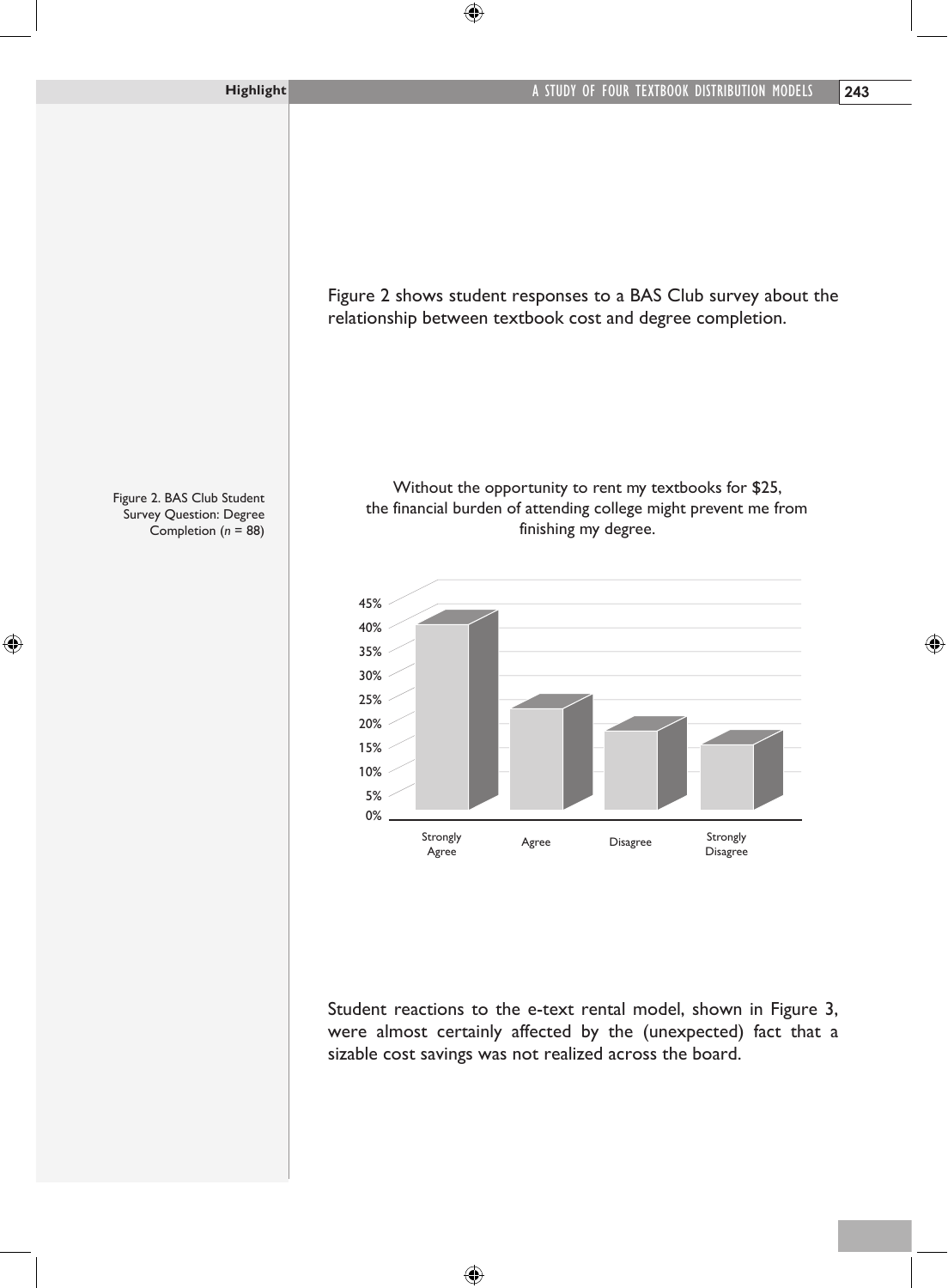|                  | Likes:                                                                                                                                                                                                    | <b>Dislikes:</b>                                                                                                                                                                                                                                                                                                                                                                                                                                | <b>Challenges:</b>                                                                                                                                                                                                                                                                                                   |
|------------------|-----------------------------------------------------------------------------------------------------------------------------------------------------------------------------------------------------------|-------------------------------------------------------------------------------------------------------------------------------------------------------------------------------------------------------------------------------------------------------------------------------------------------------------------------------------------------------------------------------------------------------------------------------------------------|----------------------------------------------------------------------------------------------------------------------------------------------------------------------------------------------------------------------------------------------------------------------------------------------------------------------|
| E-text<br>Rental | • Cost savings<br>• Page finder feature<br>• Glossary/index<br>feature<br>• Hyperlink feature<br>• Portability<br>• No possibility<br>of<br>losing or forgetting<br>the book<br>• Environmental<br>impact | • Book was divided by<br>section, not chapter<br>• Had to scroll page by<br>page each one loaded<br>individually<br>• Pages had to<br>be<br>printed individually<br>• Unable to copy and<br>paste<br>• Could not zoom in to<br>expand an item<br>• Unable to reference<br>the book during class<br>• Reading from<br>a<br>computer screen was<br>fatiguing<br>• Time consuming<br><b>Entirely</b> dependent<br>on a good Internet<br>conncetion | · Classroom was ill-<br>equipped to handle<br>the students' Wi-Fi<br>needs<br>• Difficult to access<br>the book at the on-<br>campus computer lab<br>$\cdot$ Unavailable<br>on<br><sub>a</sub><br>web-enabled<br>cell<br>phone<br>• Off campus access is<br>impractical if you do<br>not have a personal<br>computer |

#### Figure 3. Student Perception of E-Text Rental Model

Figures 4 and 5 show the cost of the text by rental model compared to the traditional textbook purchase model for the two courses in the study. During three of the project's four semesters, students enrolled in some of the e-text pilot sections paid only \$1 less for rental of their e-texts than students who bought a printed book due to publisher pricing decisions. These students were also unable to recoup a portion of expenses by selling the textbooks back to the on-campus bookstore when the course ended, which increased their disappointment.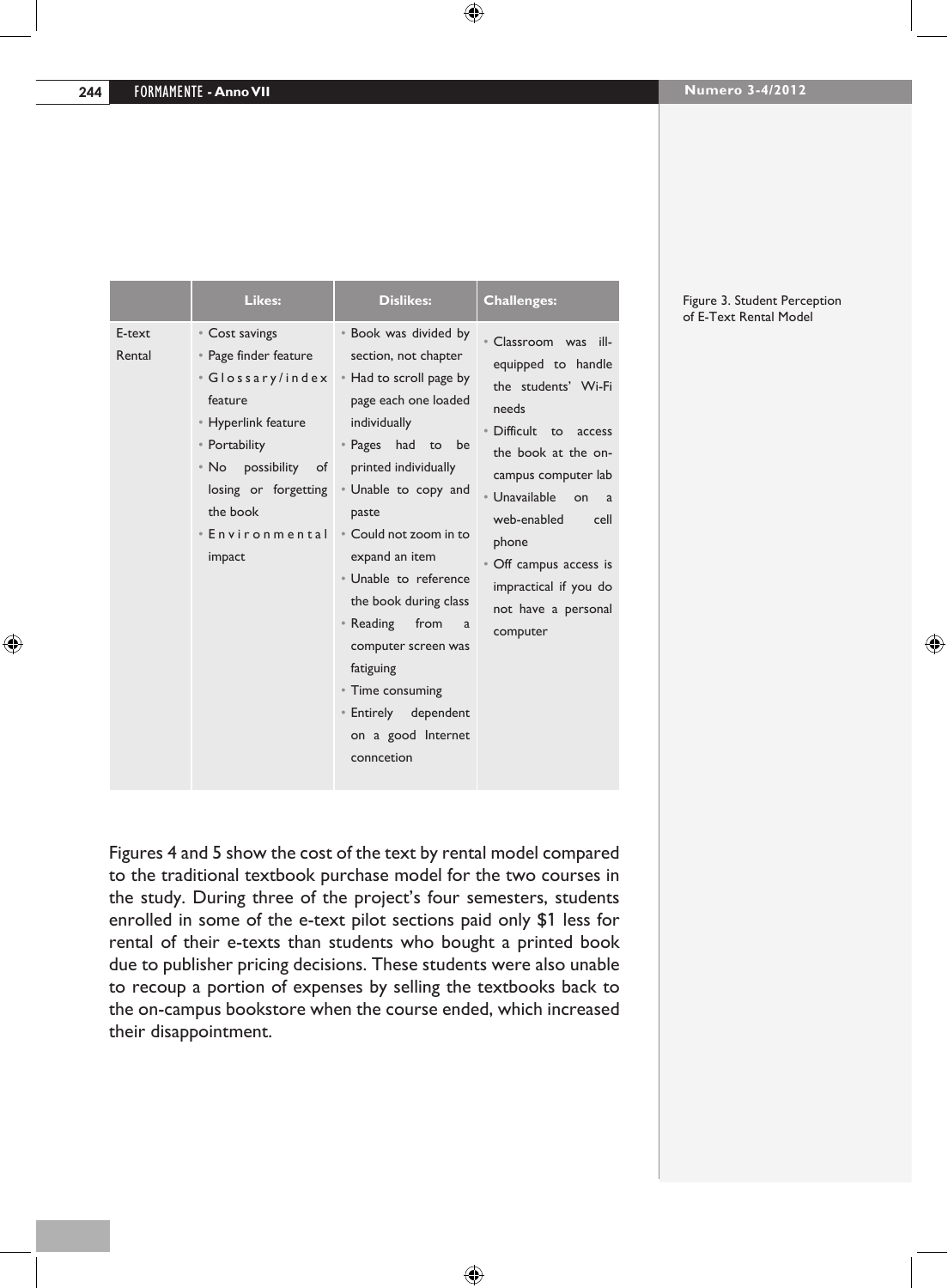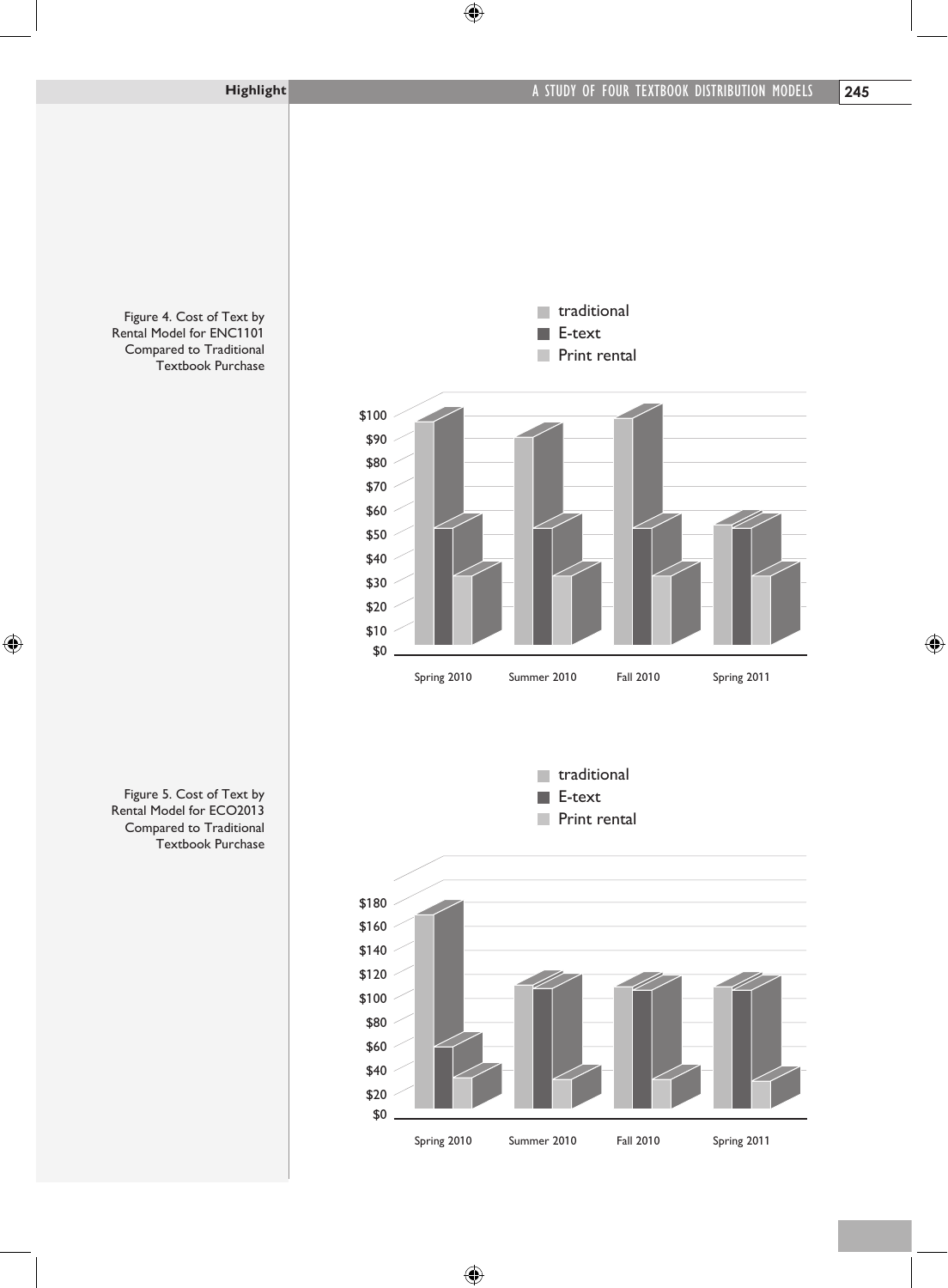The articulated benefits of the e-text rental model included:

- Cost savings (though variable and sometimes very small)
- • Portability
- • Keyword search features
- • Positive environmental impact

Students indicated they wanted more interactive components in the e-text. Although they complained that reading from a computer screen was fatiguing, they also noted the desirability of having the e-text accessible on a web-enabled cell phone.

Students with limited computer literacy found the e-text more intimidating than their more technologically savvy counterparts. Furthermore, the majority of students simply found the e-text inconvenient and time-consuming compared with a printed textbook. During the focus groups, most participants acknowledged that they had not read as much of the assigned material in electronic form as they would have in hard copy. One student mentioned that she liked "the simplicity of just picking the book up, at any time, anywhere, but not with all the additives."

#### **E-Texts and Millennials**

Although our expectation that older study participants would be least receptive to this model held true, some younger students expressed a similar degree of discontent. They commented on the "hidden costs of the e-text," which included computer access, web access, and (sometimes) printing, and they noticed the digital divide between "disadvantaged" students whose home environment was not "resource rich" and "advantaged" students with convenient, reliable, around-the-clock web access. Finding the time to study was not enough; students also needed to be in the right location.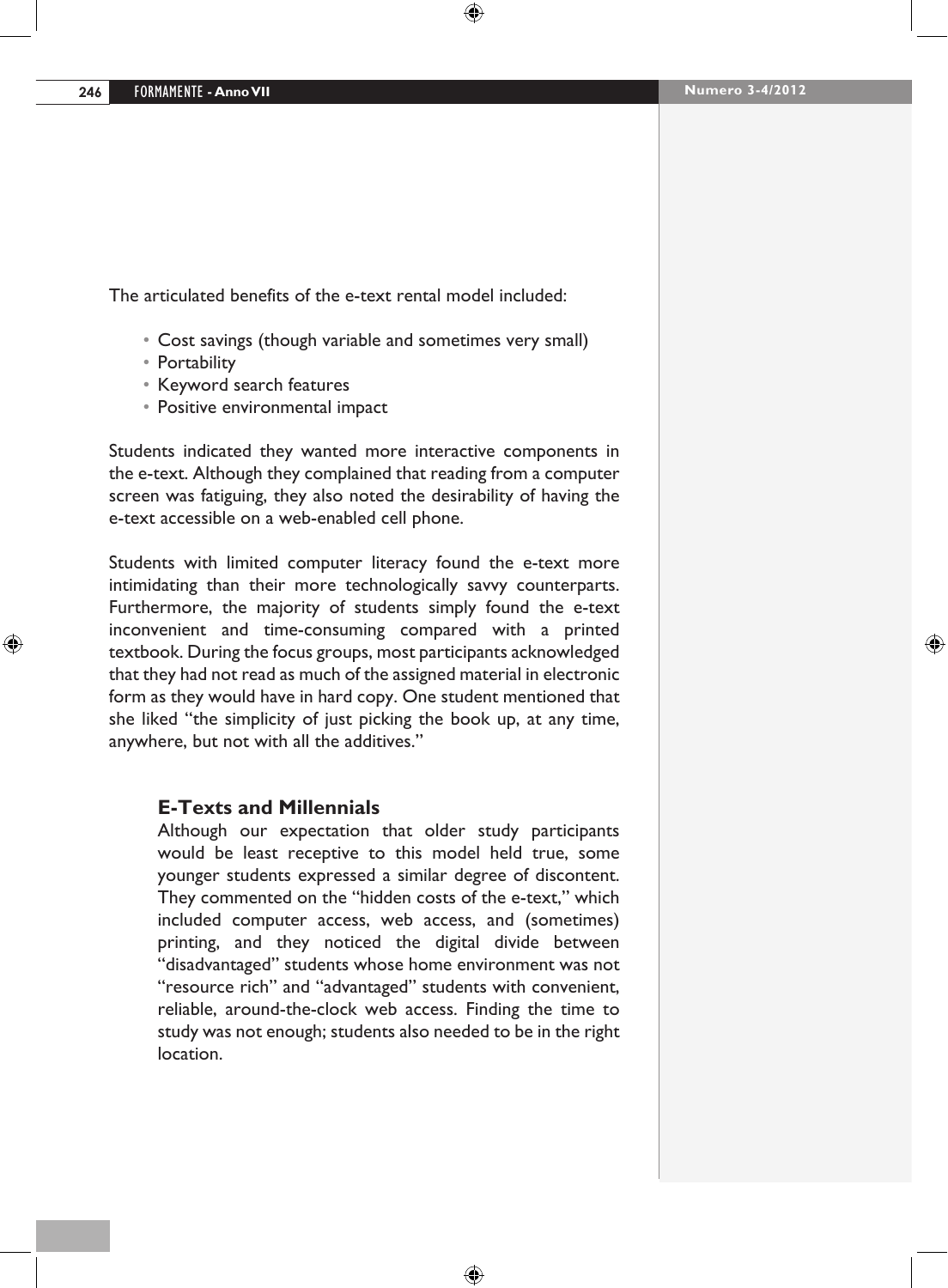While well over half of the students expressed dissatisfaction with the e-text model (see Figures 6 and 7), the majority of participants confirmed that they would be amenable to using an e-text if it meant obtaining their texts for around \$35. The one exception was for mathematics courses. Nearly all participants noted that using an e-text for this subject was not an option; they would pay more for a printed text in which they could solve math problems by hand. Students simply could not imagine e-text features and tools that would allow them to work mathematics problems with greater speed, efficiency, and convenience than old-fashioned paper and pencil<sup>15</sup>.

> I enjoyed reading and referencing my textbook from a computer screen in place of a hard copy.



15. John K. Waters, *E-Textbooks: 4 Keys to Going All-Digital*, Campus Technology, August 3, 2011 (http://campustechnology. com/articles/2011/08/03/etextbooks-4-keys-to-going-alldigital.aspx)

> Figure 6. E-Text Student Survey Question: Reading Electronically (*n* = 104)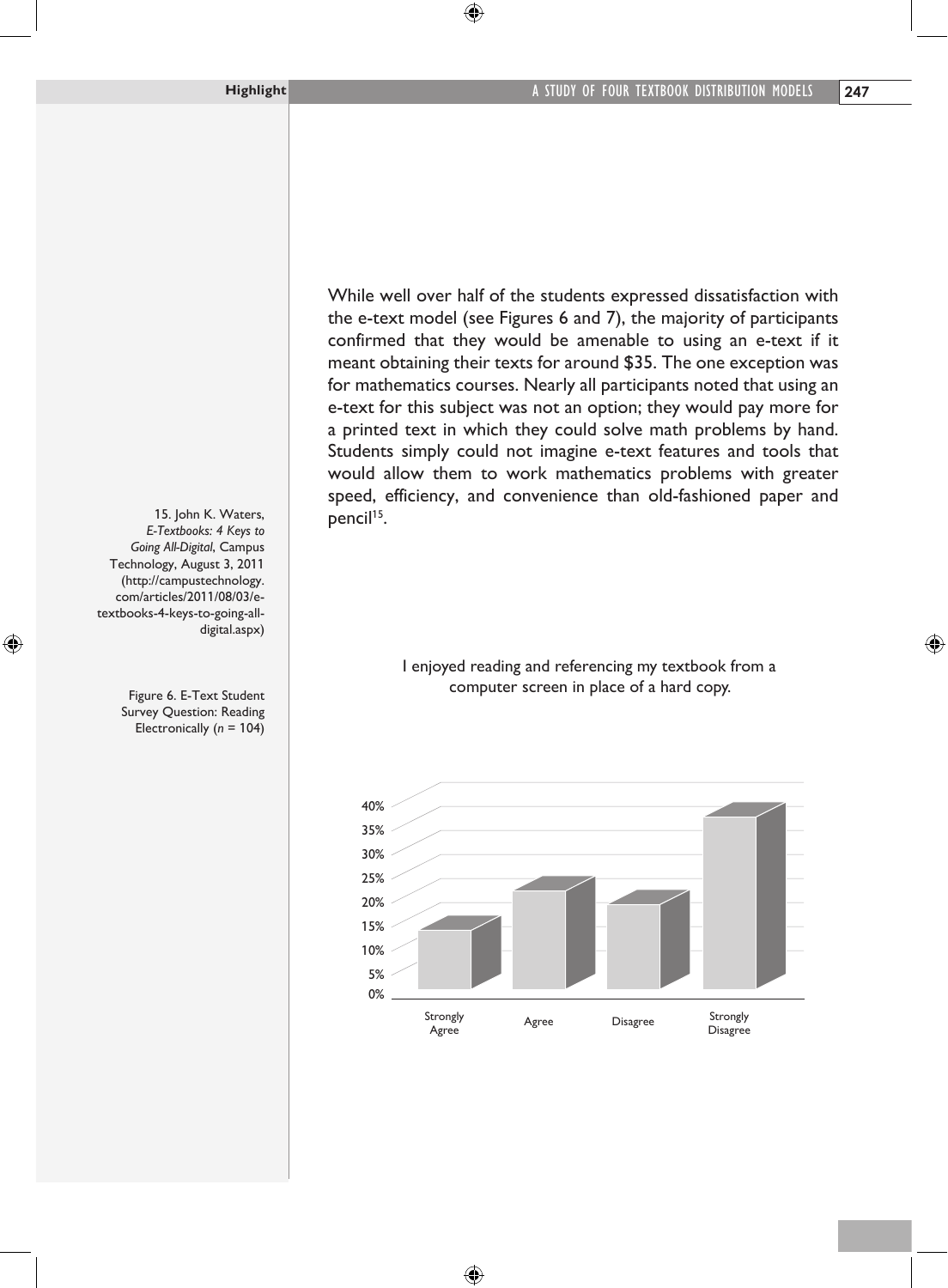I was better able to prepare for my exams using the E-book format than I would have with a hard copy of the textbook.



Figure 7. E-Text Student Survey Question: Preparing for Exams ( $n = 104$ )

With regard to students' participation levels, faculty generally felt that the e-texts had a dampening effect. As one instructor remarked, "It was a detriment to learning the material. Many students did not do the required reading; they simply found it inconvenient." Students' lack of enthusiasm did not lessen the e-text's potential benefits, however. "Some students are resistant to technology, but this forces them to experience the digital world," another instructor suggested. For faculty, e-texts offered new tools for engaging students through digital note-taking, asynchronous messaging, and analytic feedback that, if proven effective, could not be duplicated in a print rental model.

The netbook's portability, applications, and associated cost savings (only in some instances once the e-text was factored in) were positive features of this model from the students' perspective, as shown in Figure 8. However, many students preferred using a personal laptop computer instead of the school-issued netbook because it offered a larger screen and full-size keyboard, a more user-friendly mouse, and a longer battery life. When considering a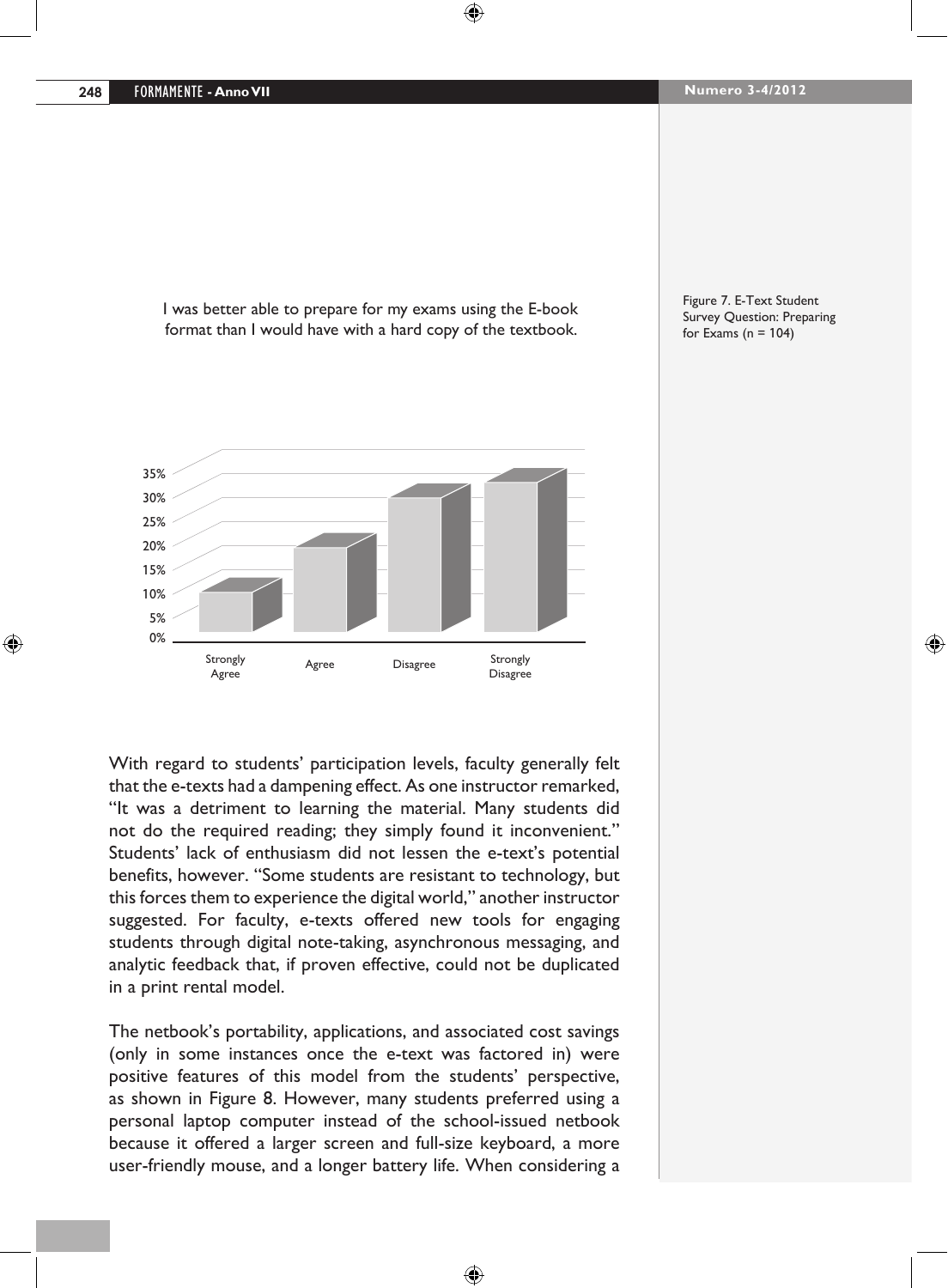future device for purchase, students mentioned the importance of being able to toggle between landscape and portrait mode.

|                          | Likes:                                                                                                                      | <b>Dislikes:</b>                                                                                                                                                                                                                                                                                                                                                      | <b>Challenges:</b>                                                                                                                       |
|--------------------------|-----------------------------------------------------------------------------------------------------------------------------|-----------------------------------------------------------------------------------------------------------------------------------------------------------------------------------------------------------------------------------------------------------------------------------------------------------------------------------------------------------------------|------------------------------------------------------------------------------------------------------------------------------------------|
| <b>Netbook</b><br>Rental | • Cost savings<br>• Portability<br>• Not having to use the • Screen is too small<br>on-campus computer • Short battery life | • Mouse pad is tricky/<br>very sensitive                                                                                                                                                                                                                                                                                                                              | • Classroom was ill-<br>equipped to handle<br>the students' Wi-Fi<br>needs                                                               |
|                          | lab<br>• Used the applications<br>to<br>coursework                                                                          | entire page onscreen<br>complete • Applications were • Digital divide<br>doing work and the state of the state of the state of the state of the state of the state of the state of the<br>• Carrying the device • Liability<br>to and fro<br>• Being accountable for<br>the devide<br>• Could not<br>access<br>book at work or<br>while commuting<br>• Time consuming | . Did not display the . Requires a wireless<br>Internet connection<br>a distraction when . Not all students are<br>technologically savvy |

Although challenges of a technical nature frustrated both faculty and students (see Figures 9 and 10), participating instructors noted that "students always had access to a word processor" and "it was a benefit to be able to have students write using the netbooks in class." One instructor oriented her course design around the available technology, but then devoted a substantial amount of time to troubleshooting during the first weeks of class. Two interviewees mentioned that they were forced to reconfigure course syllabi as a result of spotty wireless access in the classroom. Unreliable connectivity, sometimes traceable to unresponsive publisher websites, was cited as the biggest obstacle to integrating technology with the classroom experience.

Figure 8. Student Perceptions of Netbook Rental Model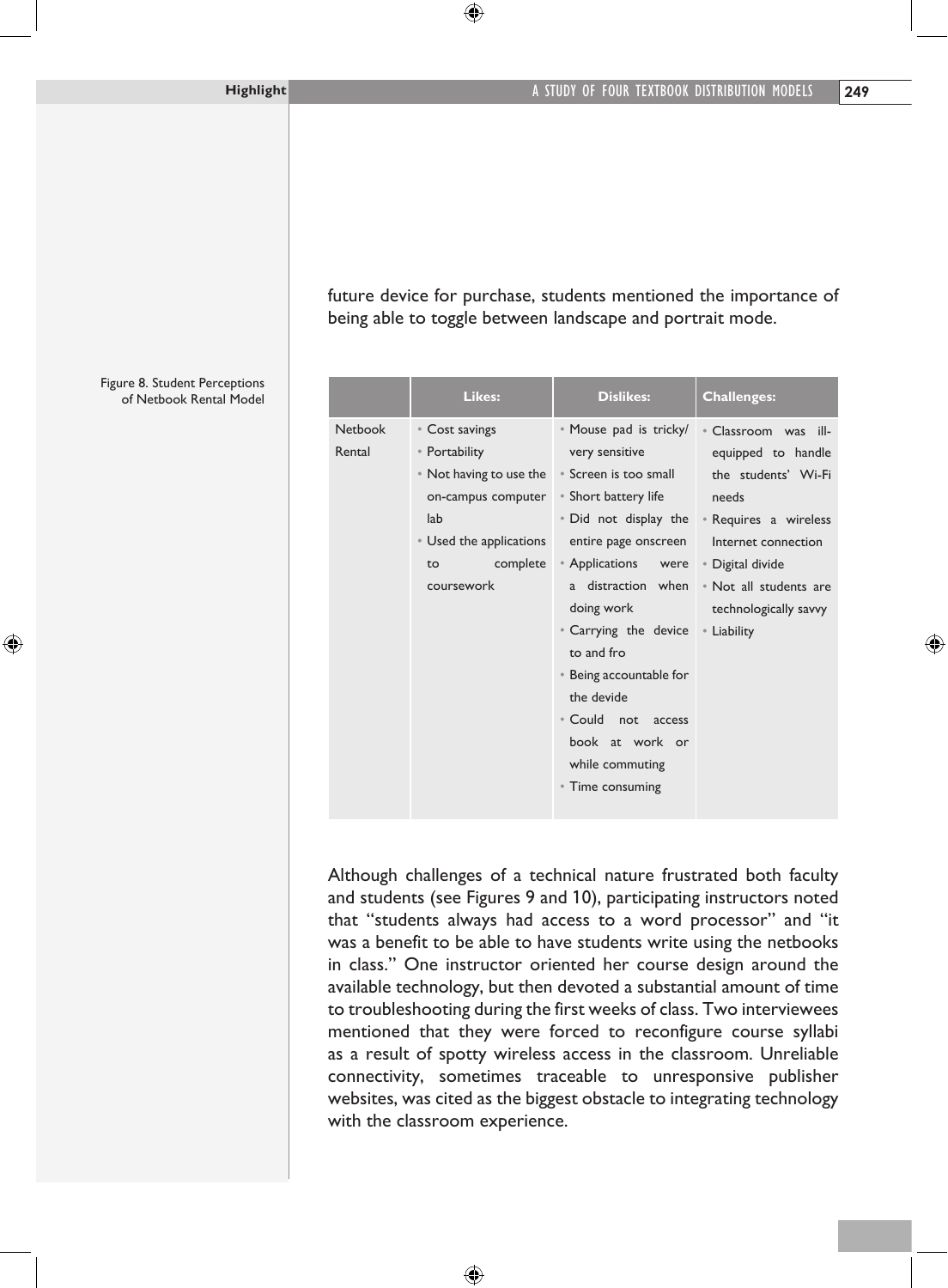I found the administrative aspects of teaching a course with a netbook to be more cumbersome than teaching with a traditional textbook.



#### Figure 9. Netbook Faculty Survey Question: Administrative Issues (*n* = 10)

The applications available on the netbook helped me complete my coursework.



Figure 10. Netbook Student Survey Question: Device Applications (*n* = 26)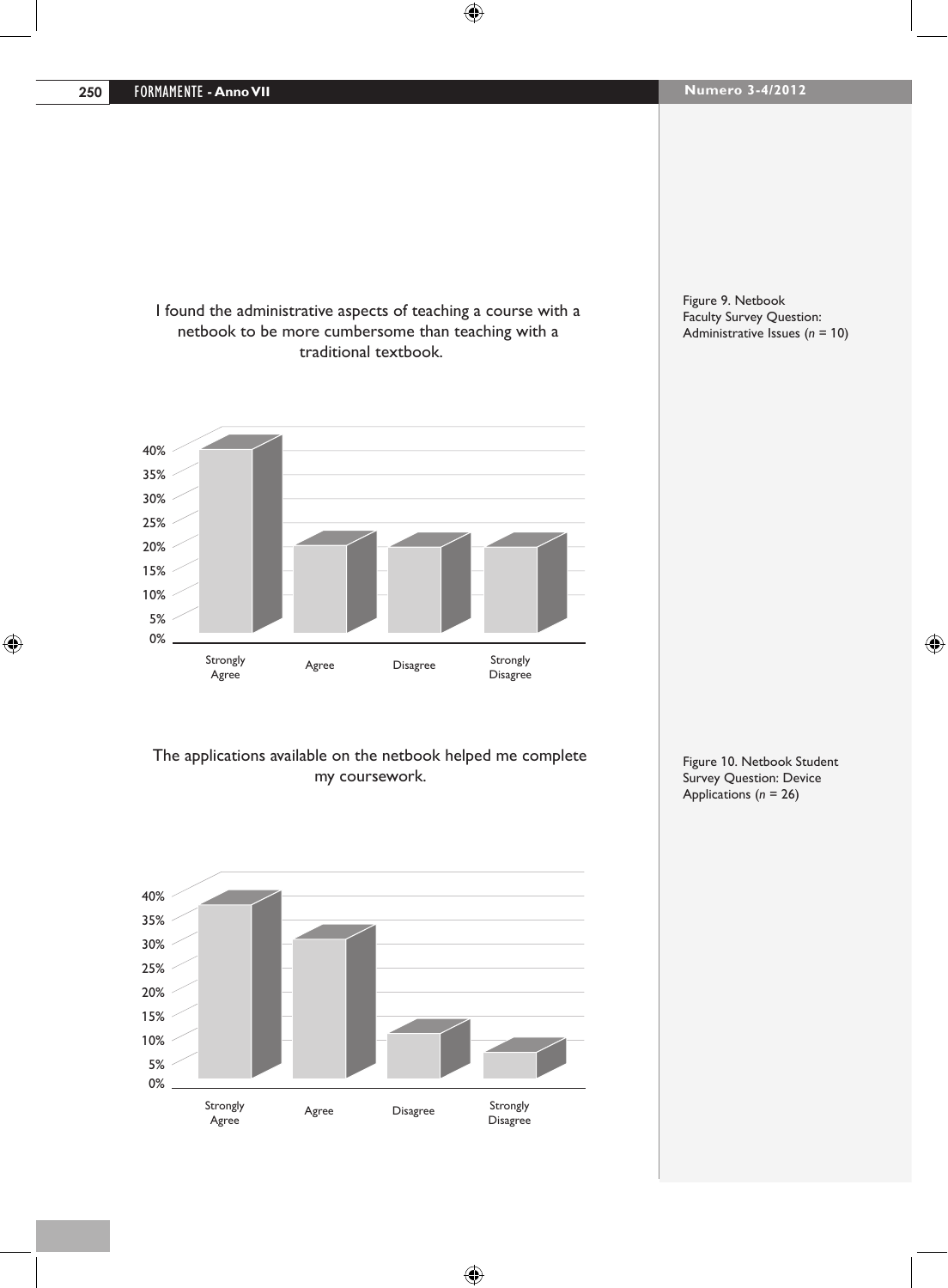# **Going E-Text: Key Considerations**

Though the results of our study included data on how textbook distribution models affected student retention, grades, and program completion, the snapshot quality of this data has proven less useful to us in determining what we will need to "go e-text" college-wide than the feedback we received through surveys and focus groups. Our analysis of these findings hasled usto expect that many students (and some faculty, too) will be reluctant to change, but clear financial incentives as well as strong technical and instructional support will help ensure a successful conversion. The rapid evolution of both e-texts and e-readers will also help smooth the way forward. Indeed, we are struck by the way many of the difficulties our e-text rental and netbook rental sections encountered have already been solved by ongoing product development since our study began in 2009, from the enhancement and diversification of e-texts to the rise of the tablet computer.

At present, DSC is moving forward with campus-wide e-text adoption, following a leadership transition that included welcoming a new president in August 2011. Though we have not set a timeline for going e-text, through our study we have identified a list of key considerations our institution and others like it will need to address:

- *• Avoid top-down mandates*. Institutions that require all instructors to simultaneously go e-text might be courting disaster.An effective approach will encourage, but notrequire, e-text adoption. Should reluctant faculty members observe demonstrable benefits in the classrooms of colleagues who have switched, they will soon decide to go e-text as well.
- *• Know your technological limits*. Investing in infrastructure increases and upgrades prior to going e-text — not during, and not only as needed — will help create student and faculty buy-in by demonstrating a commitment to the project and preventing technology failures.
- *• Help students see the advantages*. A sizable number of students who otherwise welcome technological expansion in their lives draw the line at textbooks. Clearly communicating to students how much money they will save and what new educational objectives they might meet will lessen resistance

Figure 2. BAS Club Student Survey Question: Degree Completion (*n* = 88)